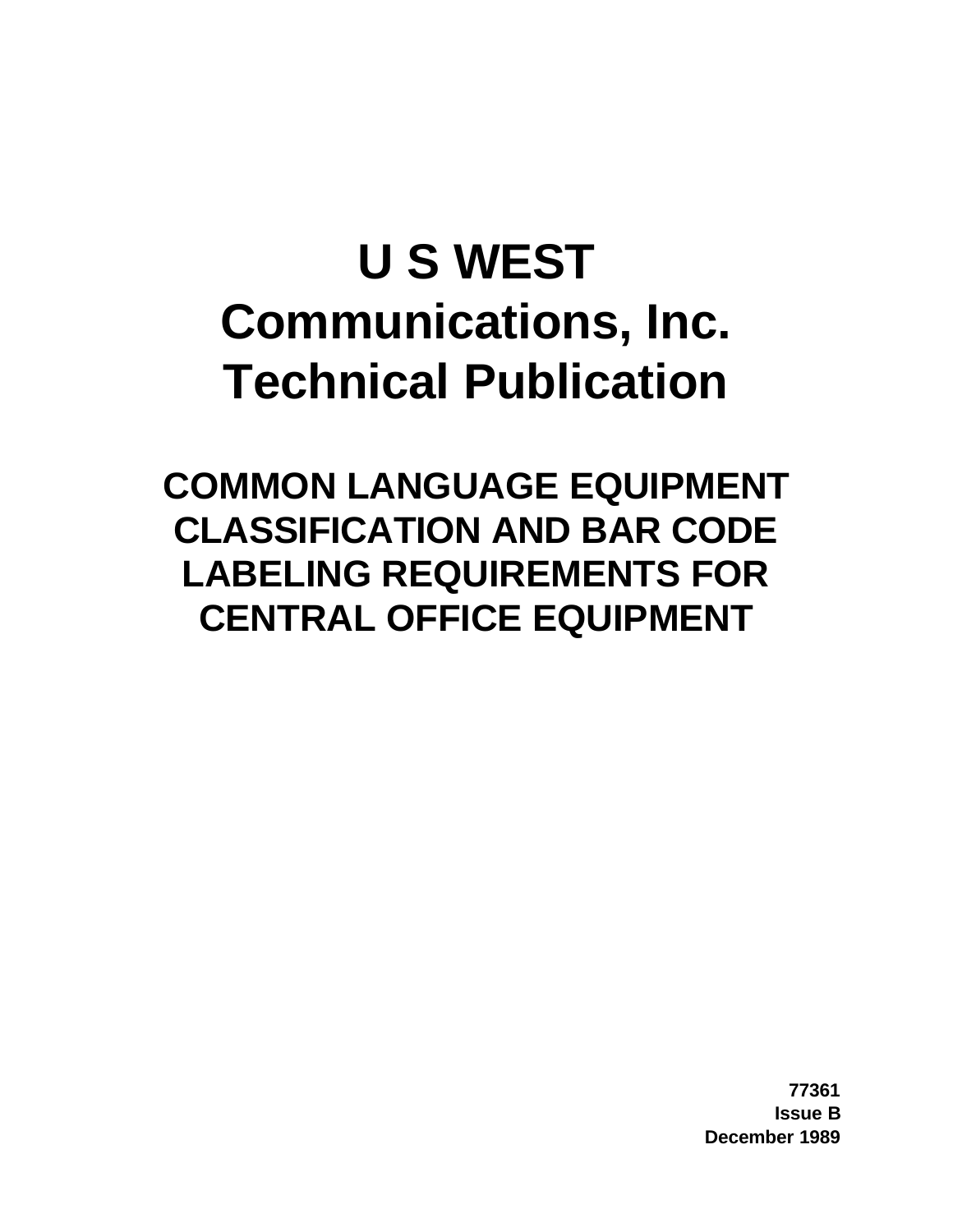# **U S WEST Communications, Inc. Technical Publication**

**COMMON LANGUAGE EQUIPMENT CLASSIFICATION AND BAR CODE LABELING REQUIREMENTS FOR CENTRAL OFFICE EQUIPMENT**

**Copyright 1989 77361 Printed In U.S.A. Issue B All Rights Reserved December 1989**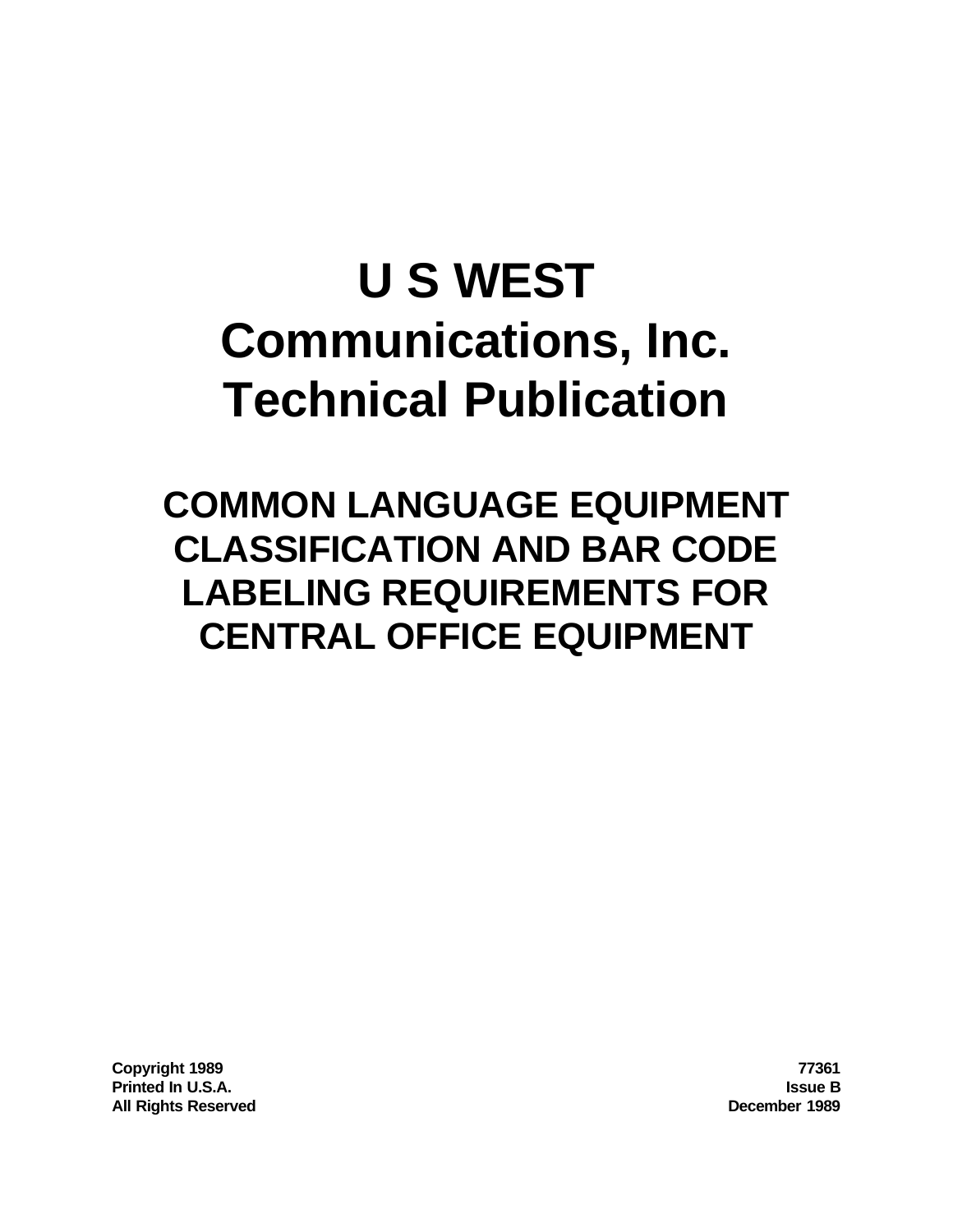#### NOTICE

This Technical Publication has been prepared to provide U S WEST Communications, Inc. (U S WEST) suppliers of telecommunications equipment information on COMMON LANGUAGE® Equipment Identification CLEI™ codes and their assignment to central office equipment. In addition, this publication provides information on the requirement by U S WEST that all central office equipment must have COMMON LANGUAGE® identification as a part of that product.

U S WEST Communications, Inc. reserves the right to revise this document for any reason, including but not limited to, conformity with standards promulgated by various governmental or regulatory agencies; utilization of advances in the state of the technical arts; or to reflect changes in the design of equipment, techniques, or procedures described or referred to herein.

Liability to anyone arising out of use or reliance upon any information set forth herein is expressly disclaimed, and no representation or warranties, expressed or implied, are made with respect to the accuracy or utility of any information set forth herein.

This document is not to be construed as a suggestion to any manufacturer to modify or change any of its products, nor does this publication represent any commitment by U S WEST Communications, Inc. to purchase any specific products. Further, conformance to this publication does not constitute a guarantee of a given supplier's equipment and/or its associated documentation.

Future issues of Technical Publication 77361 will be announced to the industry at least 45 days prior to the issuance date. This notice, which will come through our standard customer notification channels, will allow the customer time to comment on the proposed revisions.

Ordering information for U S WEST Technical Publications can be obtained from the Reference Section of this document.

If further information is required, please contact:

U S WEST Business Resources, Inc. Manager - Information Release 1801 California, Rm. 1320 Denver, CO 80202 (303) 297-7640

Throughout this publication, the term U S WEST signifies U S WEST Communications, Inc.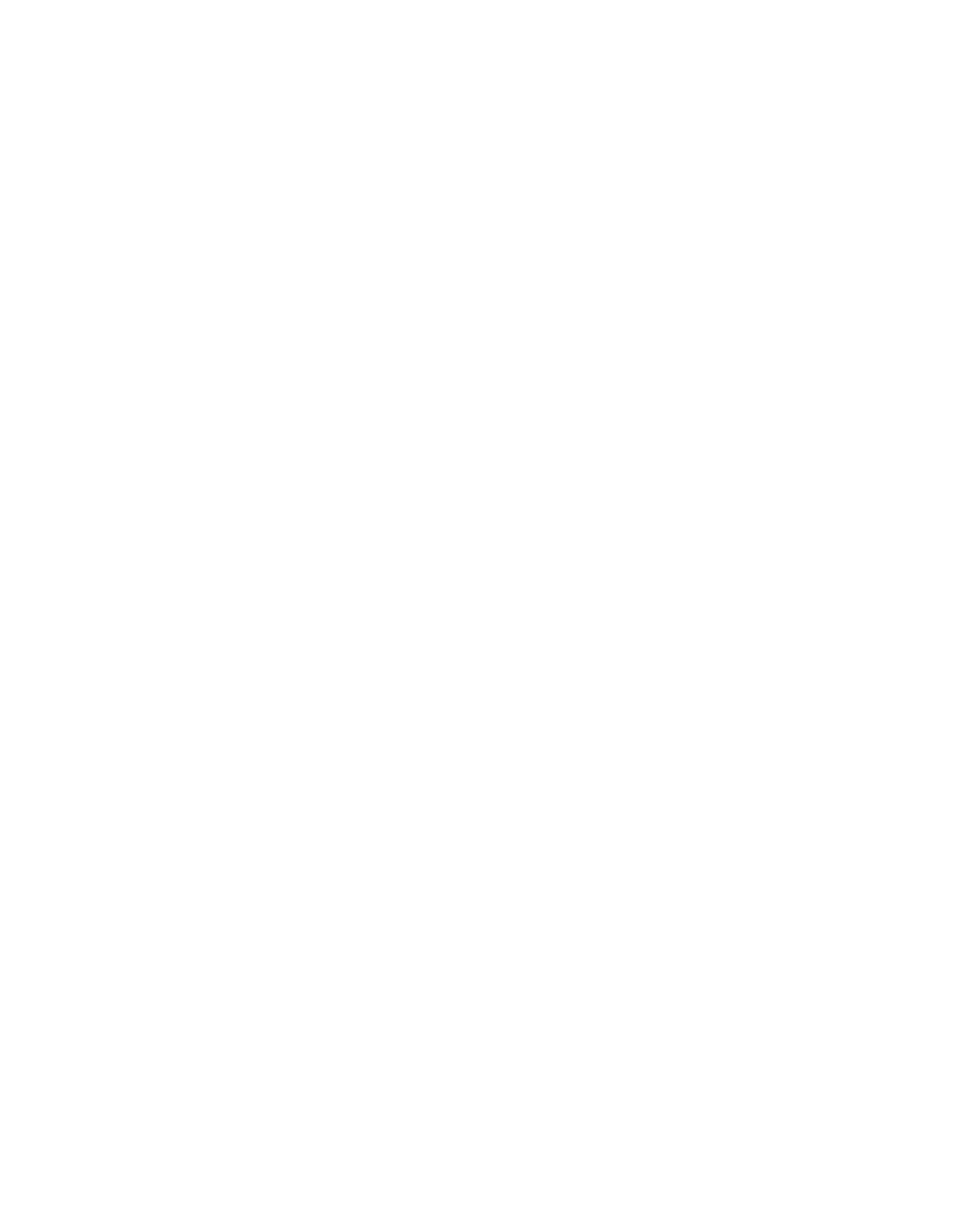#### **COMMENTS**

#### PLEASE TEAR OUT AND SEND YOUR COMMENTS/SUGGESTIONS TO:

U S WEST BUSINESS RESOURCES, INC. Manager - Writing Services 1801 California, Room 1320 Denver, Colorado 80202 (303) 297-7640

Information from you helps us to improve our Publications. Please take a few moments to answer the following questions and return to the above address.

| Was this Publication valuable to you in determining<br>our requirements?                                                                                | YES        | NO 1         |
|---------------------------------------------------------------------------------------------------------------------------------------------------------|------------|--------------|
| Was the information accurate and up-to-date?                                                                                                            | YES.       | NO.          |
| Was the information easily understood?                                                                                                                  | <b>YES</b> | NO.          |
| Were the contents logically sequenced?                                                                                                                  | <b>YES</b> | NO <b>NO</b> |
| Were the printed pages legible?                                                                                                                         | YES        | NO 1         |
| Do you feel the description in the Catalog of Technical<br>Information and/or Digest of Technical Information<br>adequately described this Publication? | YES.       | NO.          |

If you answered NO to any of the questions and/or if you have any other comments or suggestions, please explain:

|                                                                                                                                                                                                                                                        | (Attach additional sheet, if necessary) |
|--------------------------------------------------------------------------------------------------------------------------------------------------------------------------------------------------------------------------------------------------------|-----------------------------------------|
|                                                                                                                                                                                                                                                        |                                         |
|                                                                                                                                                                                                                                                        |                                         |
| <b>Address</b><br><u> Alexandria (Carlos Carlos Carlos Carlos Carlos Carlos Carlos Carlos Carlos Carlos Carlos Carlos Carlos Carlos Carlos Carlos Carlos Carlos Carlos Carlos Carlos Carlos Carlos Carlos Carlos Carlos Carlos Carlos Carlos Carlo</u> |                                         |
|                                                                                                                                                                                                                                                        |                                         |
|                                                                                                                                                                                                                                                        |                                         |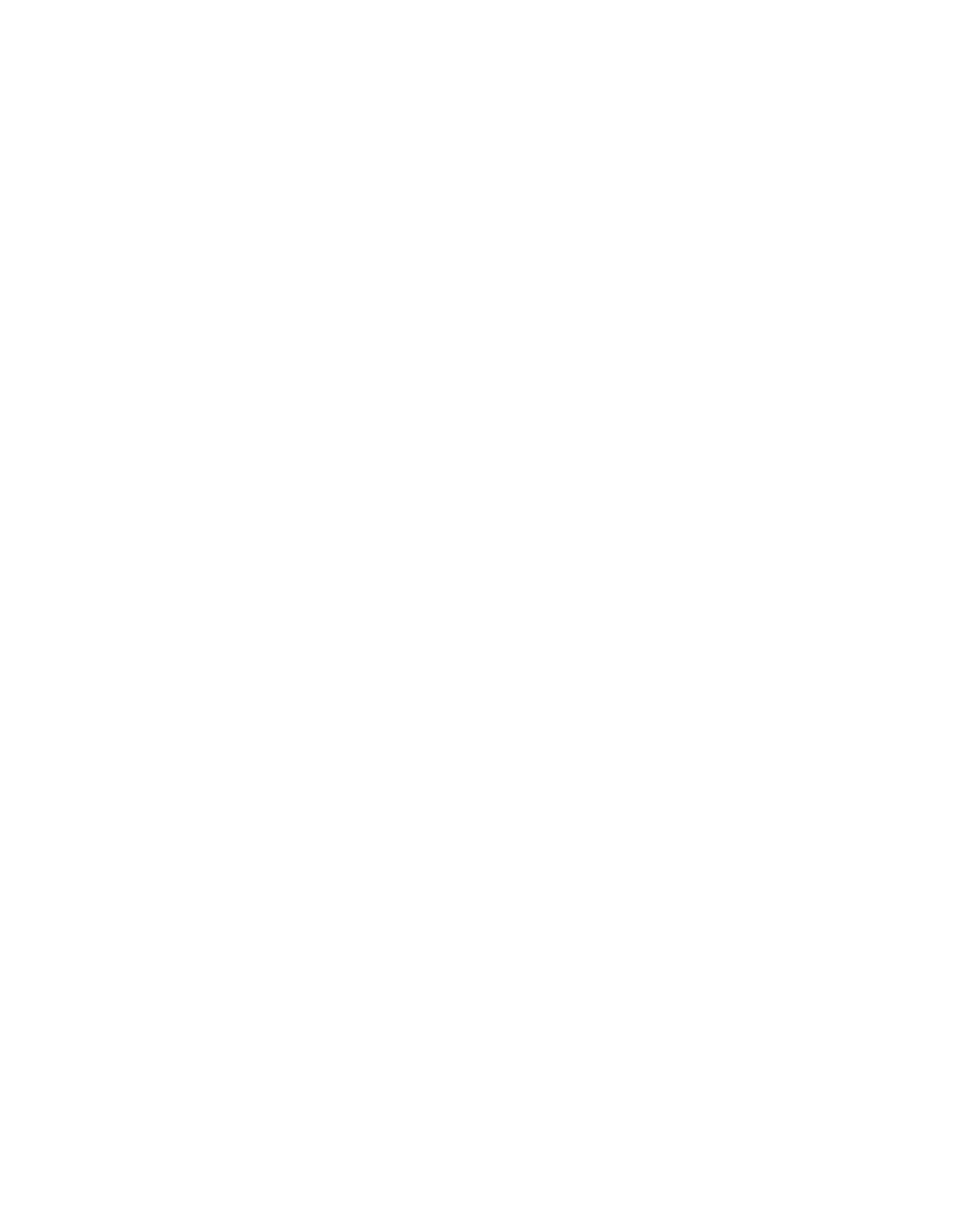| 1.               | 1.1<br>1.2                                                                                       |  |
|------------------|--------------------------------------------------------------------------------------------------|--|
| 2.               | 2.1<br>2.2<br>2.3<br>2.4<br>Equipment Designs Using Another Manufacturer's Equipment  2-2<br>2.5 |  |
| 3.               | 3.1<br>3.2<br>3.3<br>3.4                                                                         |  |
| $\overline{4}$ . | 4.1<br>Detailed Continuing Property Record (DCPR) Catalog  4-1<br>4.2<br>4.3                     |  |
| 5.               | 5.1<br>5.2<br>5.3<br>5.4                                                                         |  |
|                  |                                                                                                  |  |
|                  | 7.1<br>7.2<br>7.3                                                                                |  |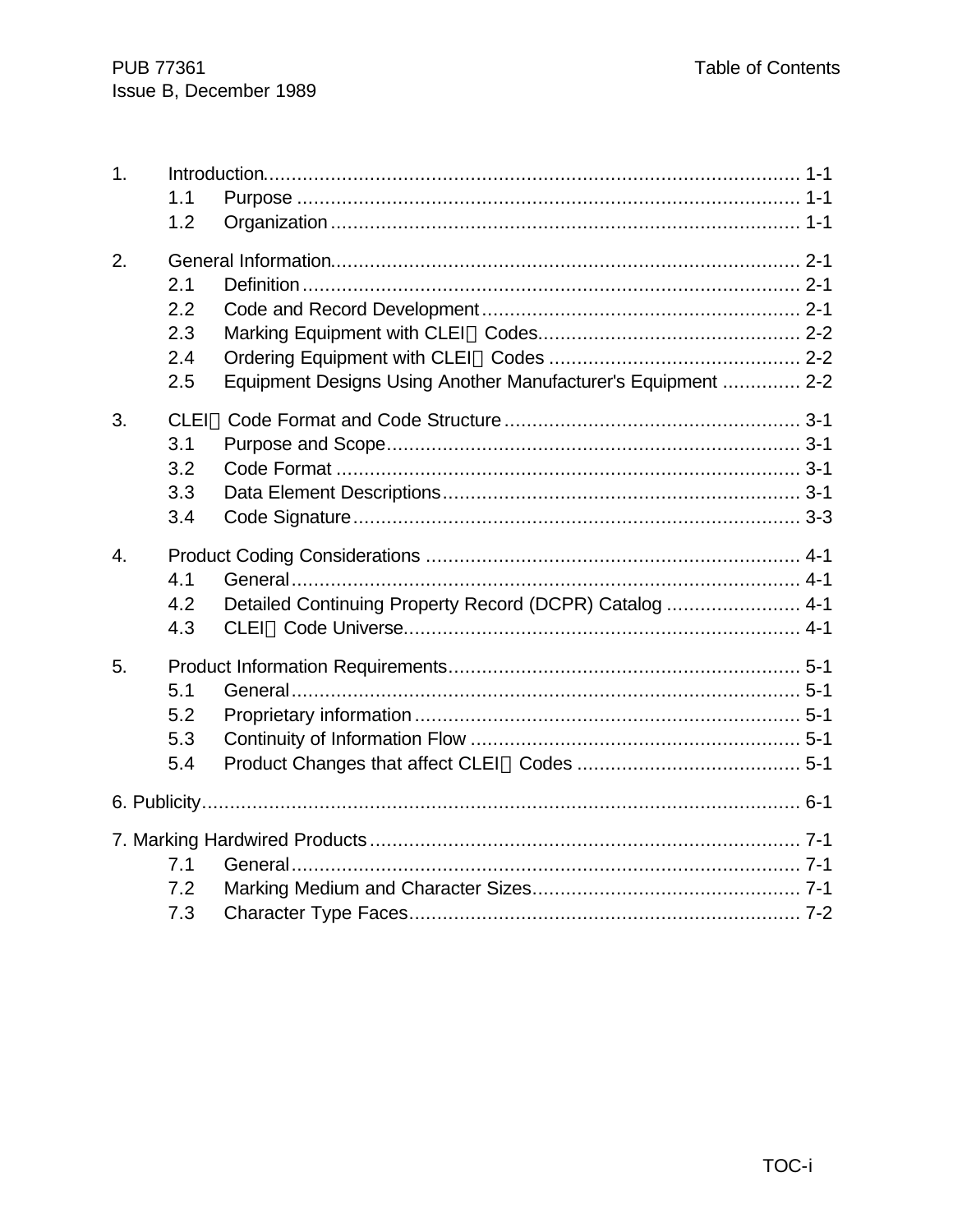# **CONTENTS** (Continued)

|     |      | <b>Chapter and Section</b>                           | Page |
|-----|------|------------------------------------------------------|------|
| 8.  |      |                                                      |      |
|     | 8.1  |                                                      |      |
|     | 8.2  |                                                      |      |
|     | 8.3  |                                                      |      |
|     | 8.4  |                                                      |      |
|     | 8.5  |                                                      |      |
|     | 8.6  |                                                      |      |
|     | 8.7  |                                                      |      |
|     | 8.8  | Product Manufacturing and Design Changes Affecting   |      |
|     |      |                                                      |      |
|     | 8.9  |                                                      |      |
|     | 8.10 | CLEI™-Coded Products Lacking Bar Code Label Data 8-4 |      |
|     | 8.11 |                                                      |      |
|     | 8.12 |                                                      |      |
|     | 8.13 |                                                      |      |
| 9.  |      |                                                      |      |
| 10. |      |                                                      |      |
| 11. |      |                                                      |      |
|     | 11.1 |                                                      |      |
|     | 11.2 |                                                      |      |
| 12. |      |                                                      |      |
|     | 12.1 |                                                      |      |
|     | 12.2 |                                                      |      |
|     | 12.3 |                                                      |      |
|     | 12.4 |                                                      |      |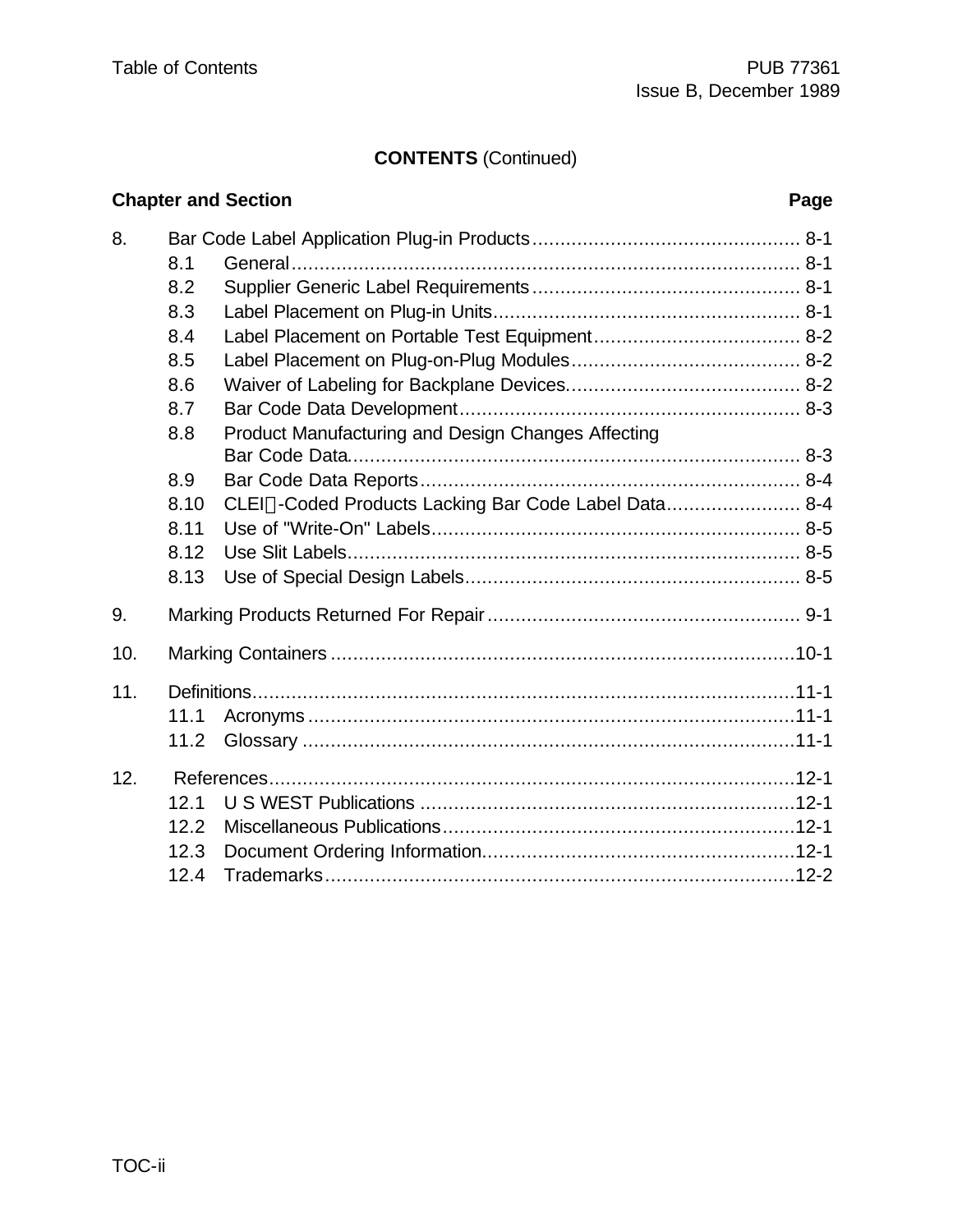#### **1. Introduction**

#### **1.1 Purpose**

This Technical Publication has been prepared to provide U S WEST Communications, Inc. (U S WEST) suppliers of telecommunications equipment information on COMMON LANGUAGE<sup>®</sup> Equipment Identification CLEI™ codes and their assignment to central office equipment. In addition, this publication provides information on the requirement by U S WEST that all central office equipment must have COMMON LANGUAGE® identification as a part of that product.

#### **1.2 Organization**

Section 1. provides the purpose and organization of this publication. Section 2. describes quidelines and routines. Section 3. describes the  $CLEI^{\pi}$  code and Section 4. provides the information on the types of products that are assigned  $CLEI^{\pi}$  codes. Section 5. describes information about the products that are required for the coding process. Section 6. provides information on the use of the CLEI™ codes by suppliers. Section 7. provides guidelines for marking of CLEI™ codes on frames and hardwired equipment. Section 8. provides guidelines for the marking of CLEI<sup>TM</sup> codes on plug-ins and portable test equipment. Section 9. provides information on the marking of products that are returned for repair. Section 10 provides guidelines for marking of CLEI<sup>TM</sup> codes on shipping containers and packages. A glossary of terms used in this publication is provided in Section 11. Also provided is a list of references in Section 12.

#### **Notes:**

- 1. The name of U S WEST is to include the 14 states of Arizona, Colorado, Idaho, Iowa, Minnesota, Montana, Nebraska, New Mexico, North Dakota, Oregon, South Dakota, Utah, Washington and Wyoming.
- 2. COMMON LANGUAGE<sup>®</sup> Equipment Identification CLEI™ coding includes the development of Continuing Property Record (CPR) Equipment Catalog Item Records (ECIR) and Bar Code Label Data.

The supplier is required to negotiate a contract with Bell Communications Research (Bellcore) for initial and ongoing  $CLEI^M$  code assignment. Information regarding this can be obtained by calling the District Manager, Marketing and Customer Support, Bell Communications Research Language Standards Division on (201) 699-3026.

The coding assignment must accompany supplier products at the time the item is received at U S WEST facilities.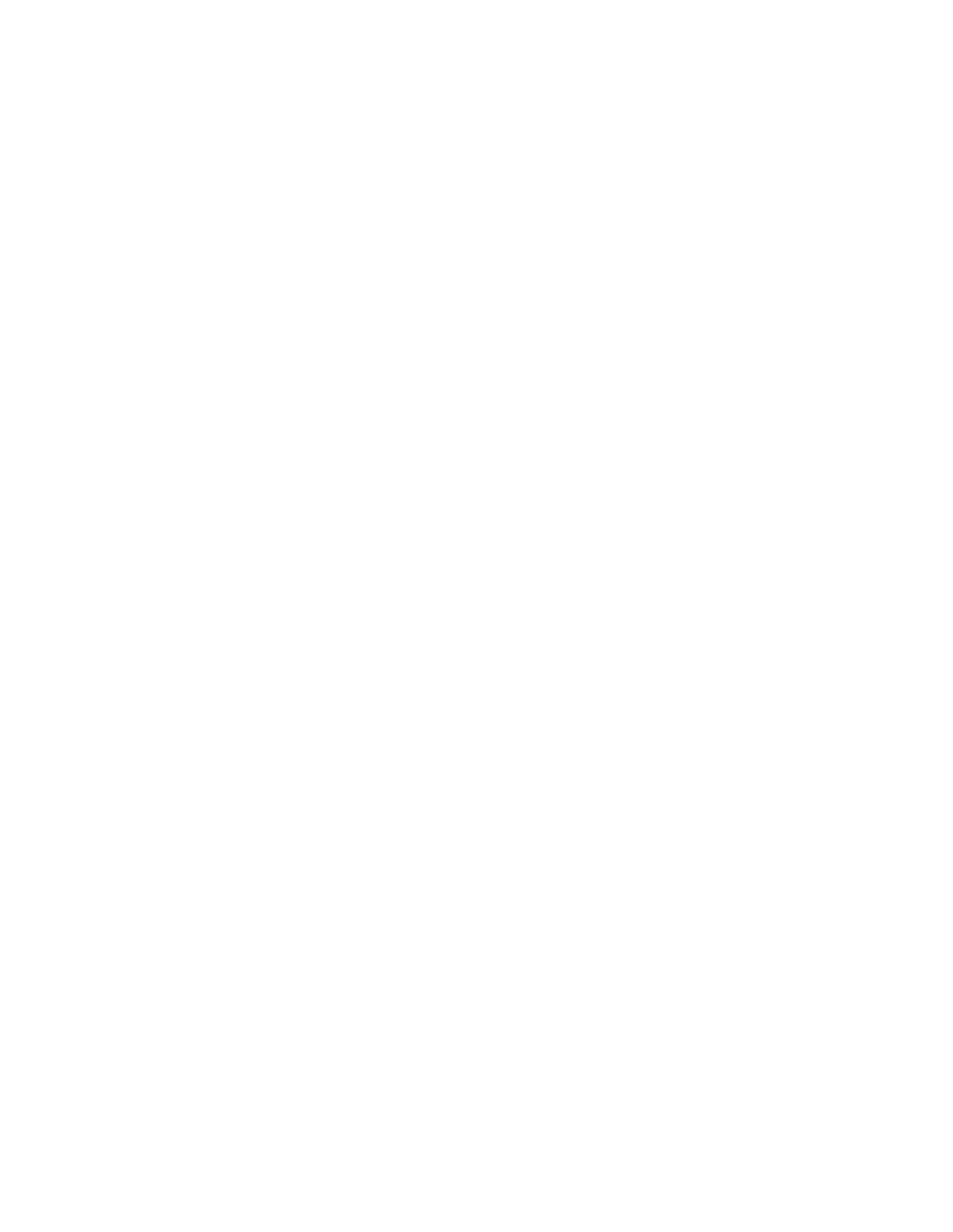# **2. General Information**

#### **2.1 Definition**

 $CLEI^{\pi}$  codes are unique codes that provide a standard method of identifying telecommunications equipment or products in a uniform feature-oriented language. These codes are required for circuit design, circuit layout, assignment and inventory management work as well as for estimating, planning, and ordering functions. The codes are also used for interfacing with various computer-based business information systems at appropriate levels in their structured identification hierarchy.

Accounting records that provide investment, capital, and expense data required by federal and state agencies for taxing purposes as well as setting telephone rates are associated with the use and administration of telecommunications equipment in U S WEST. All telephone equipment categorized for central office usage, Federal Communications Commission (FCC) Uniform System of Accounts (USOA), Part 31 and 32, are assigned Continuing Property Record numbers for the above mentioned purposes and become an integral part of the identification of the equipment.

# **2.2. Code and Record Development**

The Bellcore Language Standards Division is responsible for the development and maintenance of CLEI<sup>TM</sup> codes and other associated data for equipment purchased by  $U S$ WEST. The development of these codes and records occurs through requests submitted by suppliers of the equipment to Bell Communications Research.

Requests for coding from suppliers must be accompanied by sufficient technical information about the equipment, as described in Bellcore Technical Reference TR-ISD-000325, "Information Required from Equipment Suppliers for Operations Systems". Forms are included in TR-ISD-000325 for submitting requests as well as the associated technical information to the Bellcore Language Standards Division. Suppliers must submit requests for the development of CLEI™ codes to:

> Bell Communications, Inc. Language Standards Division Production Control Room 4C863 444 Hoes Lane, CN-1300 Piscataway, New Jersey 08854-4182

• When the Bellcore Language Standards Division receives a request, the attached technical data is examined to determine if it is sufficient for coding purposes. If sufficient data is not received, the requester is contacted and informed of the additional data required. Codes and records cannot be developed until all of the required data is received.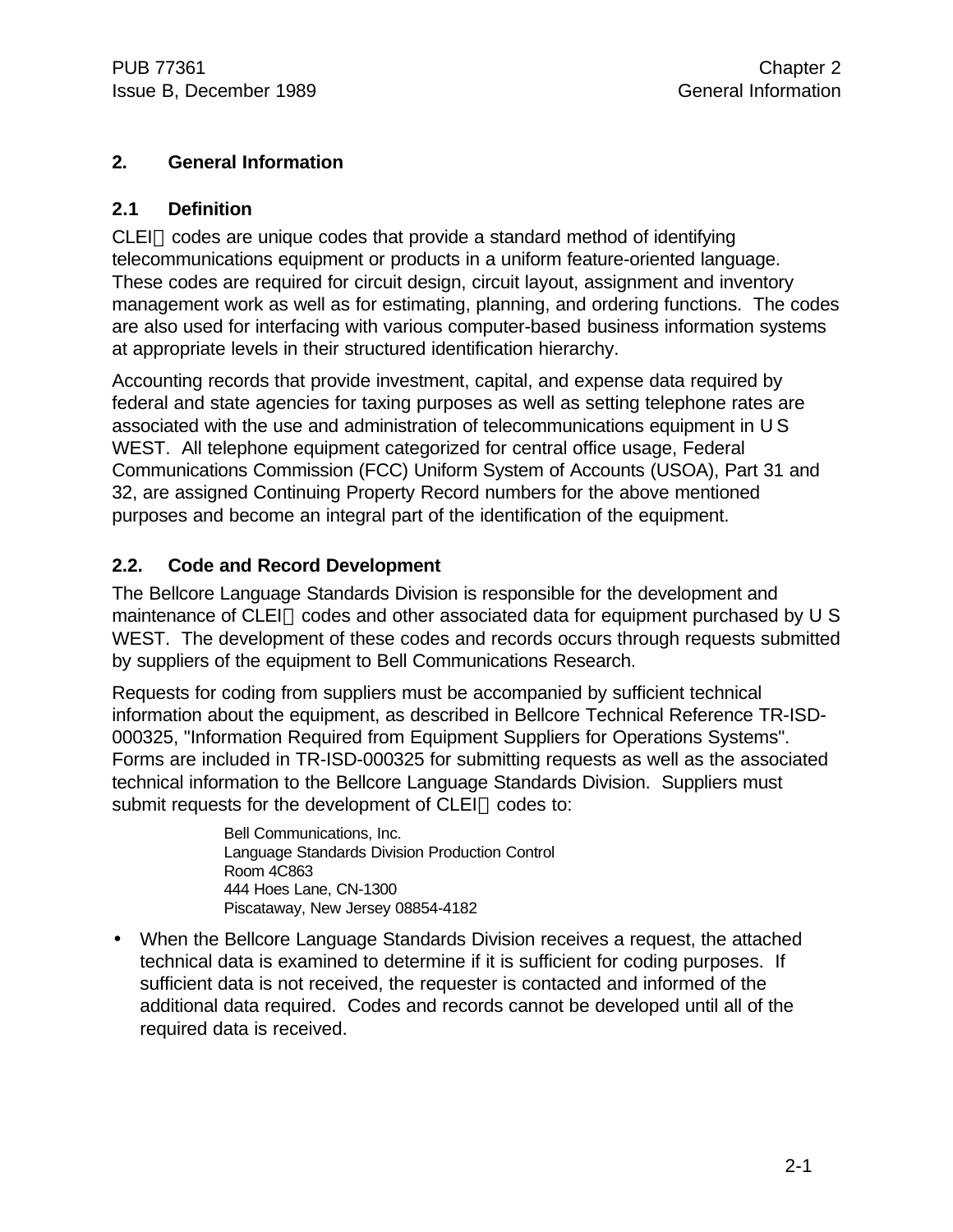- When sufficient data is provided by the supplier, a Language Standards Division engineer familiar with the class of equipment to be analyzed determines if the equipment: Has already been coded, requires codes, or cannot be coded (does not fit code universe, Section 4. and Technical Reference TR-ISD-000325).
- When applicable, bar code label data is developed.
- On completion of the analysis and coding process, the Language Standards Division notifies the suppler with a list of the assigned codes and associated data.

# **2.3 Marking Equipment with CLEIä Codes**

All central office equipment assigned CLEI<sup>TM</sup> codes and is purchased by U S WEST must be marked with CLEI<sup>™</sup> codes by the suppler. The guidelines for marking hardwired equipment with CLEI™ codes involves a number of processes as described in Section 7. All plug-in equipment and portable test equipment must be marked or remarked as described in Section 8. Products that are repaired must also be marked or remarked as described in Section 9. The method of marking the CLEI<sup>™</sup> codes on shipping containers will be in agreement with the guidelines described in Section 10.

# **2.4 Ordering Equipment with CLEIä Codes**

 $U S WEST$  may order equipment according to the CLEI<sup> $M$ </sup> codes that have been assigned, rather than by the conventional part numbers. Therefore, suppliers should be aware that Purchase Orders may be prepared using only the CLEI™ code designation.

# **2.5 Equipment Designs Using Another Manufacturer's Equipment**

In the event a suppler uses equipment of another manufacturer in their equipment designs and does not physically re-designate the user's product identity scheme and/or logo, the supplier should either submit a request for the coding of the embedded equipment itself, or have the supplying manufacturer do so. If supplier's central office equipment is altered by U S WEST after purchase, then it shall be U S WEST's responsibility to obtain any additional CLEI™ coding. If the embedded equipment has been redesigned by a manufacturer, requests must be submitted for coding by that manufacturer. Codes and records will be developed for the appropriate manufacturer whose identity is designated.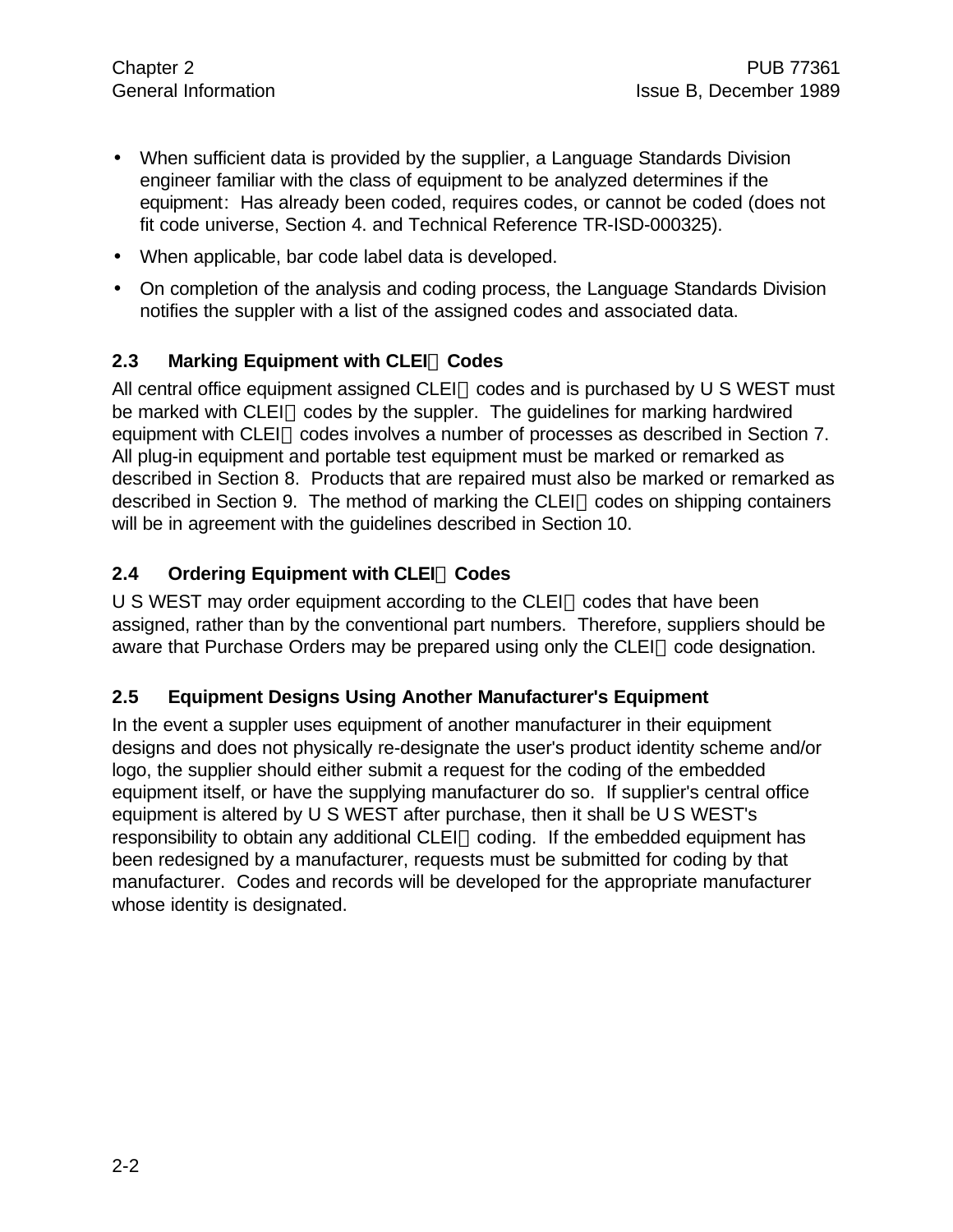# **3. CLEIä Code Format and Code Structure**

# **3.1 Purpose and Scope**

A prime objective in the development of a CLEI<sup> $M$ </sup> code is that the functional capabilities and design intent for the product are properly accounted for and correlated with appropriate code assignments. The following paragraphs describe the format and code structure which provide for a standard form of coded identification of equipment entities. The purpose of this format and code structure is for efficient information exchange and product management by U S WEST.

 $CLEI<sup>TM</sup>$  codes provide the structure and coded representation of equipment entities that are used together with associated records and are intended as an aid for: equipment and ordering; recording-keeping and assignment for circuit layout design; identification of equipment within circuit details exchanged between telecommunications carriers; and selecting inventory for circuit assignments, maintenance or modification.

# **3.2 Code Format**

The format of a CLEI<sup> $M$ </sup> code consists of ten alphanumeric characters apportioned to five data elements, as follows:

| <b>DATA</b>    | <b>ELEMENT</b>  | NO. OF            | <b>ELEMENT</b> |
|----------------|-----------------|-------------------|----------------|
| <b>ELEMENT</b> | <b>NAME</b>     | <b>CHARACTERS</b> | <b>CODES</b>   |
|                | Family          | 2 (Pos 1,2)       | Alphanumeric   |
|                | Subfamily       | 2 (Pos $3,4$ )    | Alphanumeric   |
| ື              | <b>Features</b> | $3$ (Pos 5-7)     | Alphanumeric   |
|                | Reference       | 1 (Pos 8)         | Alphanumeric   |
|                | Complemental    | 2 (Pos 9,10)      | Alpha          |

# **3.3 Data Element Descriptions**

The Family Data Elemental denotes an equipment family or type. For example, D4 Channel Bank equipment might be assigned a Family code of D4. The subfamily element denotes functional categories within an equipment family. For example, an E&M Signaling Channel Unit might be coded CE.

The Family and Subfamily Data Elements taken together comprise a Basic Code. The four-character Basic Code is generally mnemonic and may be assigned to a variety of manufactured equipment having similar features. Conversely, several Basic Codes might be assigned to a single equipment system which provides many dissimilar functions. The choice is determined when a functional analysis of the equipment is made. Each basic code assigned is unique within the CLEI<sup> $m$ </sup> universe. When a product is applicable to more than one Family or Basic Code, it will be generally coded for its predominant use.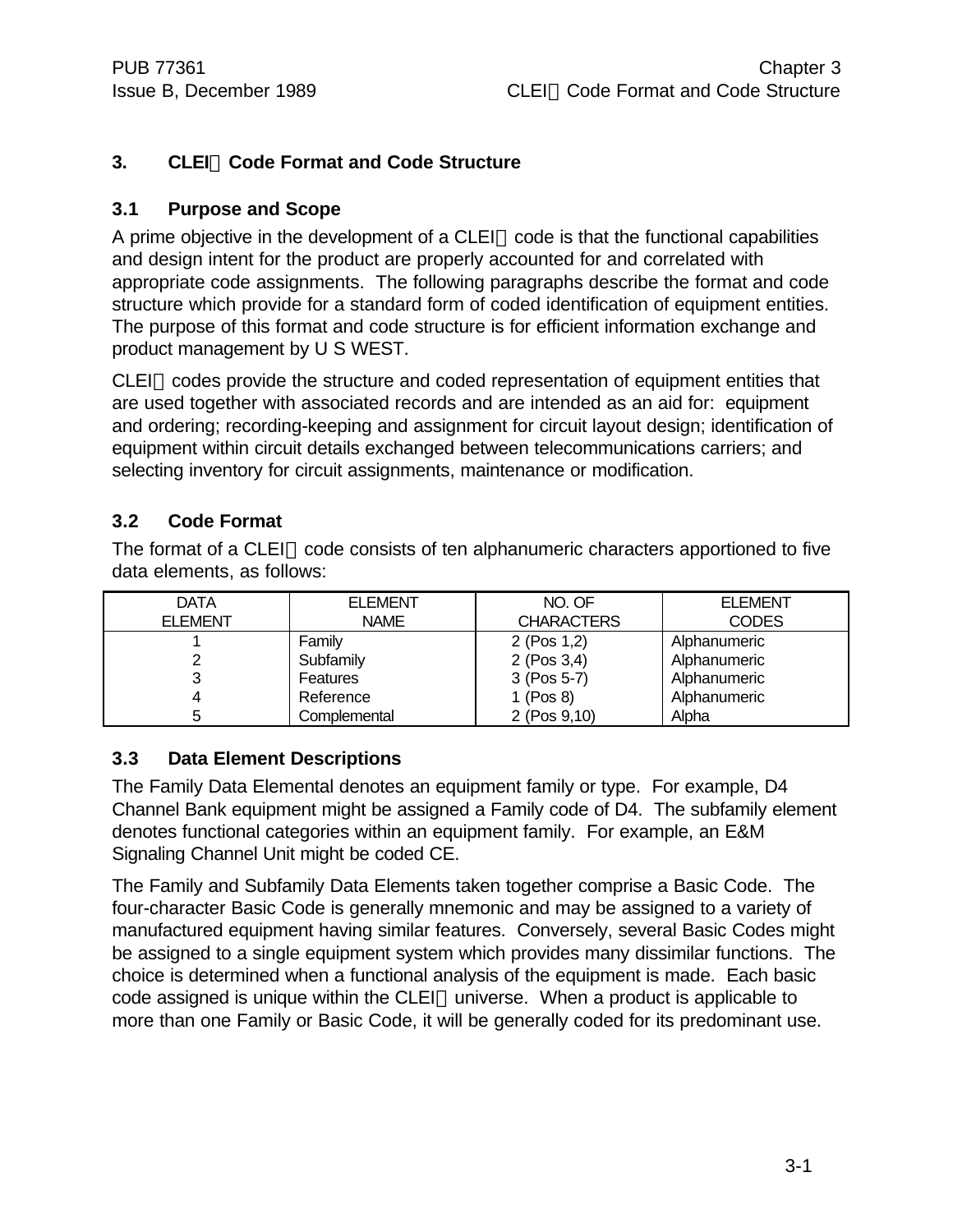The features Data Element denotes optional service and design capabilities available within a type of equipment when compared to similar equipment of the same or other manufacturers. Consideration is given to the following items when the Features Data Element is encoded:

- Operating Features: Optional features provided for fulfilling telephone company needs. Features are restricted to optional operating functions that are considered in developing a circuit using combinations of various equipment. Locally administered or non-record-type optional features are excluded.
- Lead-Set Features: External lead-sets required for circuit operation. Excluded are optional leads that are required for peripheral support or used for test equipment.
- Line Facility Restrictions: Features determined by line facility interface restrictions, e.g. 600-ohms versus 900-ohms impedance.
- Redesigned Equipment: Equipment that combines already separately-coded features into a redesigned unit for universal use, providing all features. It may be assigned new feature code(s).
- Vintage: A code that is assigned to a feature or set of features will remain unchanged, regardless of the vintage of the product.
- Physical Differences: Codes are not generally assigned for physical differences of equipment (e.g., arrangement of components, panel size) that do not affect functional features. However, separate codes are assigned when physical differences of plugin products result in mounting incompatibility.

The consideration of the bulleted items above is applied equally to hard-wired equipment, plug-in products, and shop-wired frame equipment. In the case of shop-wired frame equipment, attention is also addressed to any feature that affects the capacity of mountings or the mounting circuit.

The Complemental Data Element denotes other information that supports the data represented by the first four data elements and which provides for a unique equipment identity. Examples of typical information represented by this data element are manufacturing vintage, version data, and circuit, wiring or equipment data.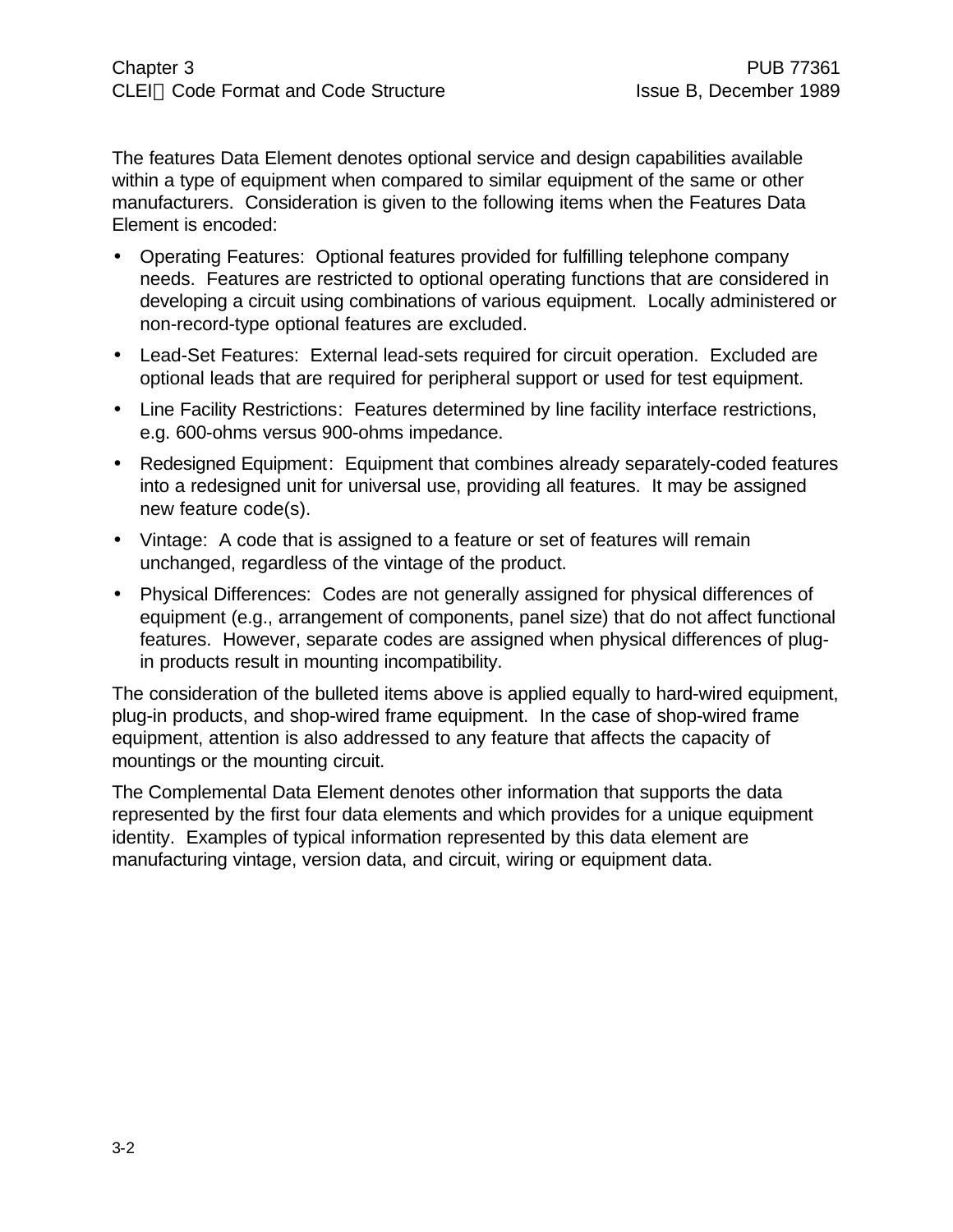# **3.4 Code Signature**

Although a full CLEI™ code is described as having ten characters and five data elements, the code structure differs for the various application of the code in the equipment hierarchy. Variable length CLEI™ codes will be developed and provided for equipment as follows:

| TYPE                                                | DATA ELEMENTS               | CODE              |
|-----------------------------------------------------|-----------------------------|-------------------|
|                                                     |                             | <b>CHARACTERS</b> |
| 1. Frame Equipment                                  | Family, Subfamily, Features |                   |
| 2. Hardwired units and<br>mountings for<br>plug-ins | All except Complemental     |                   |
| 3. Plug-ins and<br>portable test equipment          | All                         | 10                |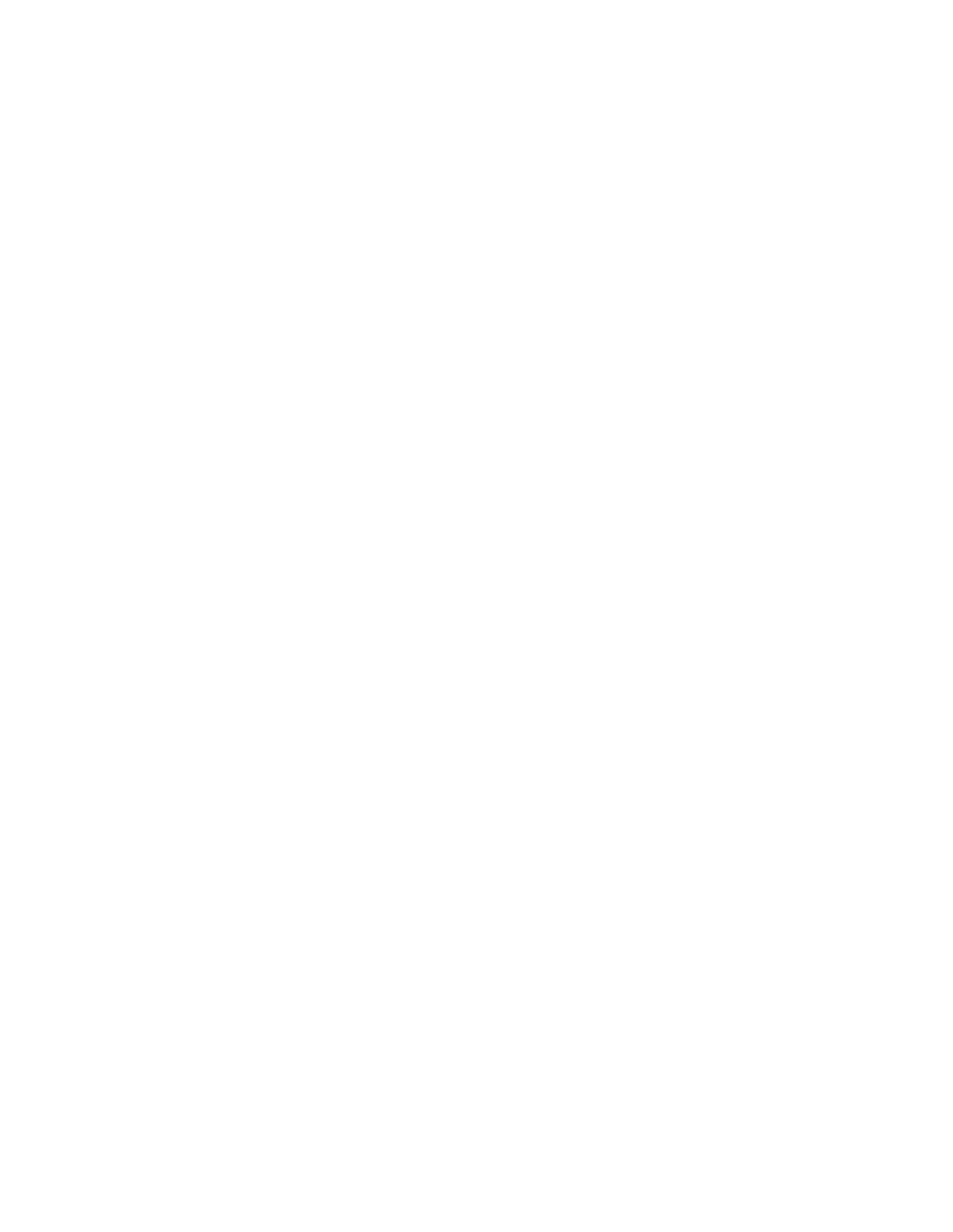#### **4. Product Coding Considerations**

#### **4.1 General**

 $CLEI<sup>TM</sup> codes and inventory records are developed for telecommunications equivalent$ and apparatus consistent with the needs of U S WEST planning, engineering, provisioning, accounting, inventory control, ordering, and maintenance functions. The coding of central office equipment and apparatus is the main area of concern for supplying the requirements of operations associated with these functions.

# **4.2 Detailed Continuing Property Record (DCPR) Catalog**

The DCPR Catalog is an accumulation of CPRs for items of property and capital investment data is detailed by FCC USOA, Parts 31 and 32, and Bellcore Accounting Standards A-1 letter. The catalog reflects accounting classification data and separations methods studies data which is used by U S WEST for tracking Central Office Equipment (COE) investment.

Although items for investment purposes will be accounted for as COE, not all items will be uniquely identified with individual property records. Most smaller items (e.g., nuts, bolts, piece parts, fuses, cabling, etc., as well as items not uniquely identifiable when installed), fall into the category of non-COE. Such items are not generally billed separately on new installations or major modifications and, therefore, are handled as "minor" material.

# **4.3 CLEIä Code Universe**

 $CLEI<sup>TM</sup> codes are not developed for all of the items included in the DCPR catalog. The$ universe of items that are coded is substantially smaller and consists generally of equipment that is in the transmission path of the telephone network.

The determination of what items require CLEI<sup> $M$ </sup> codes is initially made on a major product category level. Typical categories that are coded are voice frequency transmission equipment, carrier transmission equipment, radio transmission equipment, assignable power equipment, and all central office plug-in units and portable test equipment.

The definition of the CLEI<sup> $M$ </sup> code universe is explained further in Bellcore Technical Reference TR-ISD-000325.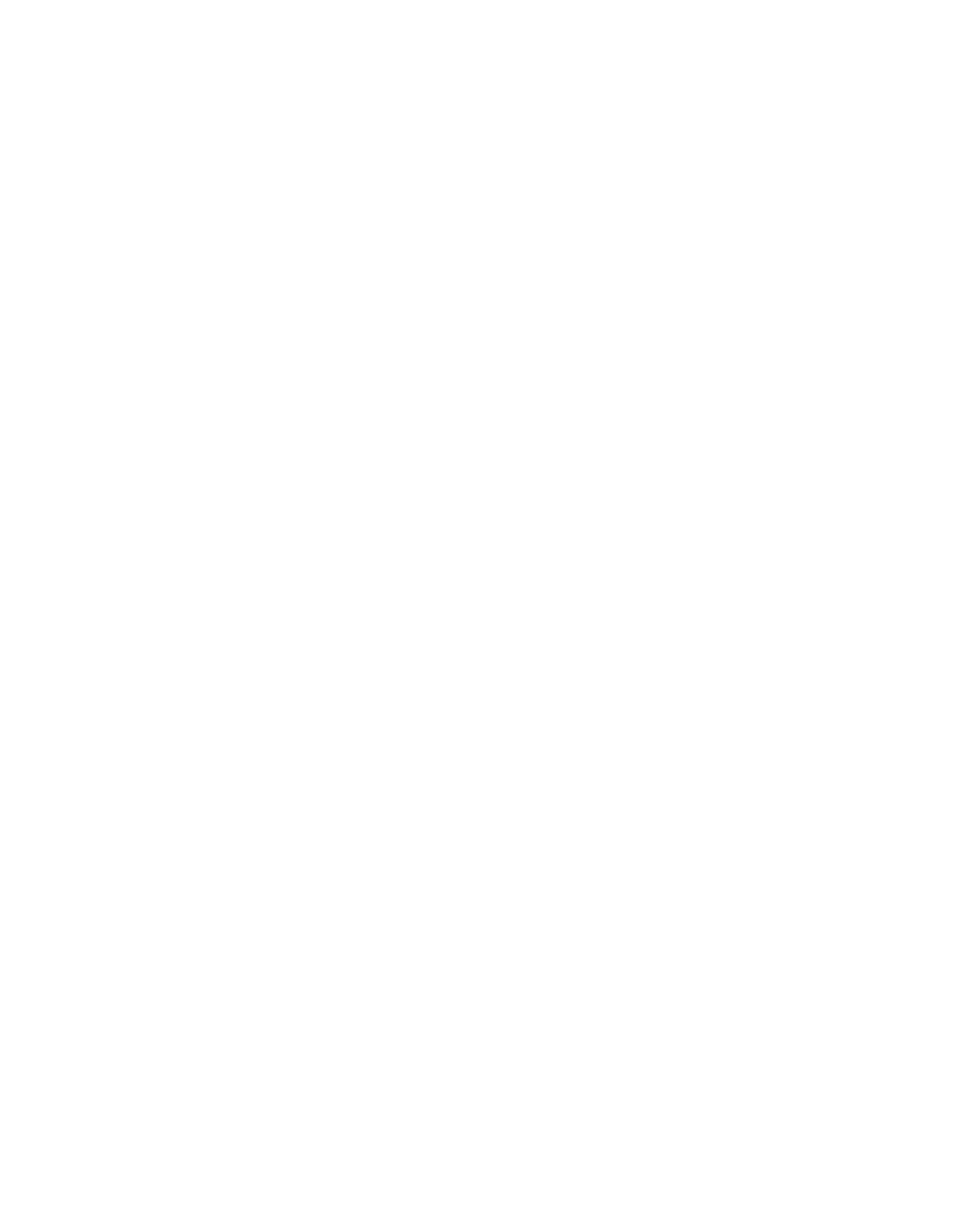# **5. Product Information Requirements**

# **5.1 General**

To accomplish the task of coding products, it is necessary to obtain sufficient information about the product to assure proper identification and to adequately cover all of its functional features and options. See Bellcore Technical Reference TR-ISD-000325 for specific technical information required for CLEI™ coding.

# **5.2 Proprietary information**

Normally, the satisfactory development of CLEI<sup>™</sup> codes and associated property and inventory records may be accomplished without the need for any proprietary information of a supplier. Accordingly, a submission of proprietary information is neither solicited nor expected.

# **5.3 Continuity of Information Flow**

After initial technical data is obtained and CLEI™ codes and records have been developed, technical enhancements and improvements that change the operational quality and characteristics of a product will contribute to the need for changes in existing record data and require new codes. CLEI™ code development is a sustained process in which changes in products are continually reflected in the codes. As product changes occur, code data will be reviewed and updated. Therefore, non-proprietary information associated with all planned changes in the design of a product, whether minor or complex, will be made available to Bell Communications Research for code review.

# **5.4 Product Changes that affect CLEIä Codes**

Typical product changes that affect CLEI™ codes or the associated inventory and property records are:

- Changes in a product's identification, e.g., part number, and/or secondary identifiers such as issue, series, vintage, etc.
- Changes in addition to, or deletions from the functional capabilities or applications of the product.
- A change in the manufacturer of a product.
- Any change that affects the bi-directional interchangeability, either physically or electrically, of any unit with its predecessor.
- Class A changes applied to plug-in units. See U S WEST Technical Publication 77354, Guidelines for Product Change Notices, for a description of a Class A change.

•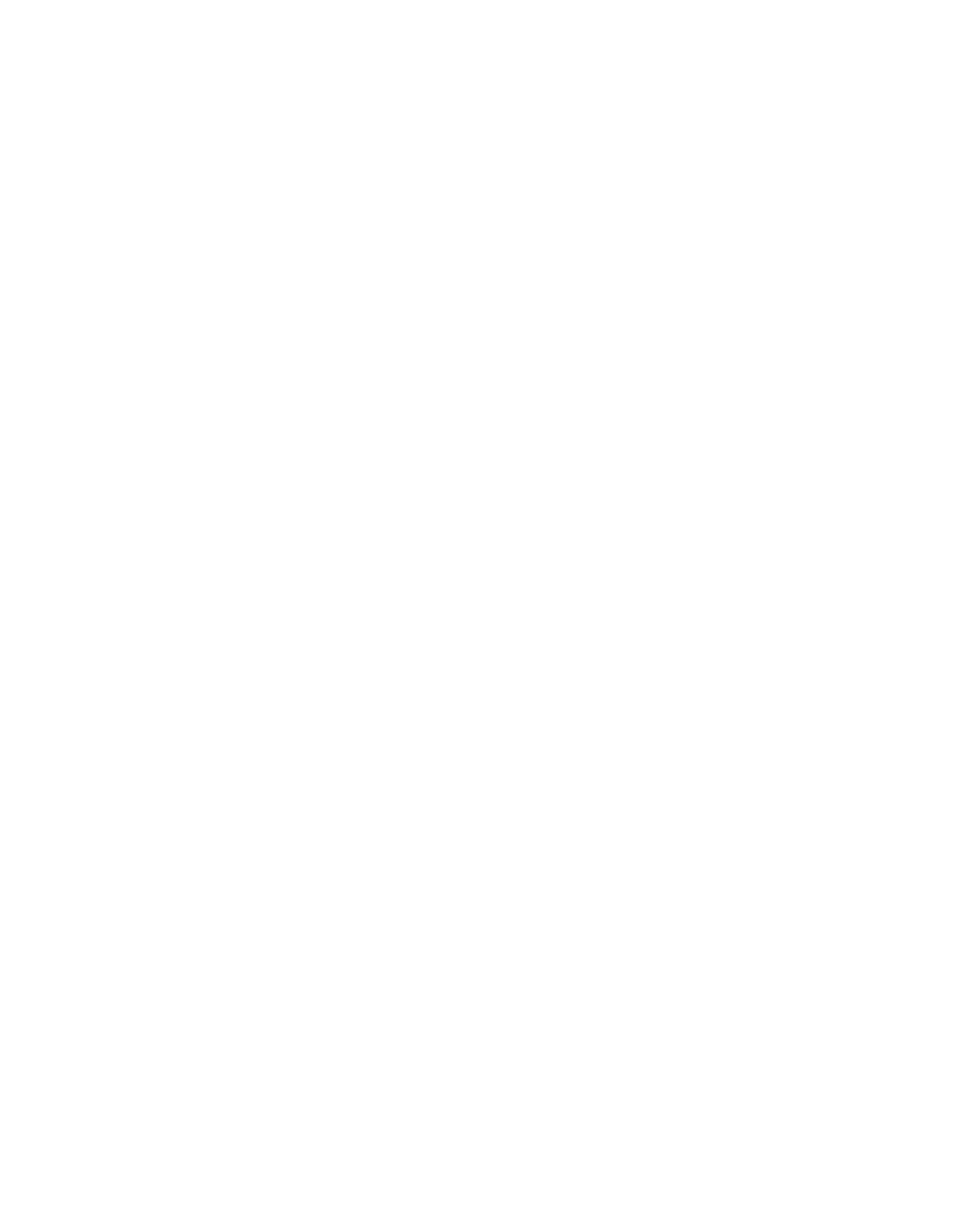# **6. Publicity**

U S WEST does not endorse suppliers, their products, or their services. This policy is meant to avoid any situation that can produce the following undesirable results:

- Express endorsement of a particular supplier, product, or service may lead to an undue burden by requiring similar endorsements of other suppliers' products or services and also to avoid favored treatment.
- Implied or apparent endorsement can result in a misunderstanding on the part of others as to U S WEST's evaluation or acceptance of particular suppliers, products or services.

Suppliers must not use CLEI™ codes or data in their advertising or promotion brochures if an inference of endorsement by U S WEST is suggested.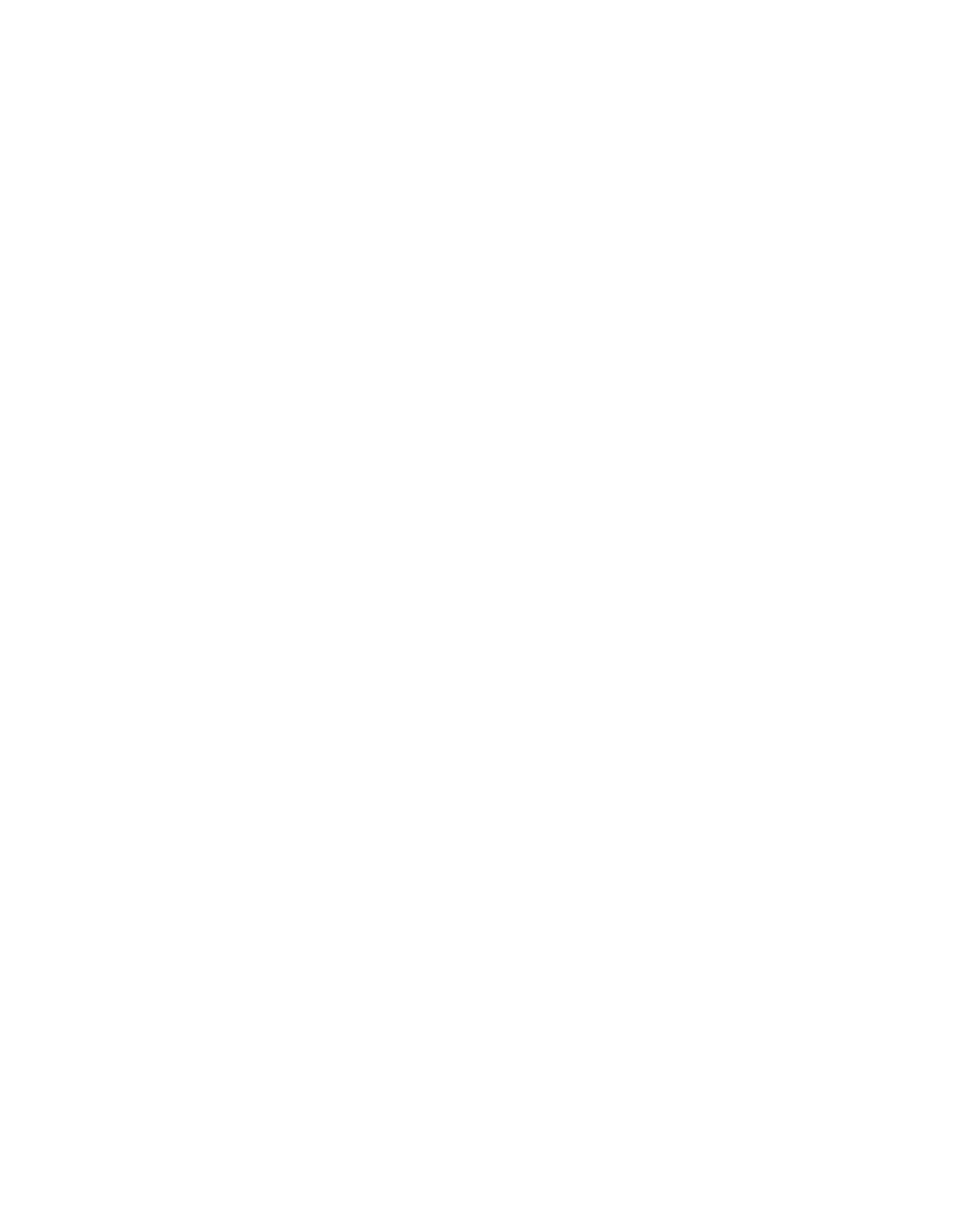#### **7. Marking Hardwired Products**

#### **7.1 General**

 $CLEI^{\pi}$  codes that are marked on hard-wired products will be visible when viewed from an in-service or installed position.

Space will be allocated to mark a full ten-character code. For hard-wired units, the marking will be eight characters with space allocated for two additional characters on one line. For frames, the allocation is seven characters which will always appear horizontally on one line.

The codes will be marked horizontally or vertically, never diagonally. It is preferred that vertical markings appear 90 degrees counterclockwise from the horizontal.

Codes may be located to coexist with the manufacturer's identification marking of products. When space does not permit a CLEI™ code to coexist with existing markings, the CLEI<sup>TM</sup> code marking will be given highest priority among all markings that appear on a product.

#### **7.2 Marking Medium and Character Sizes**

A supplier's selection of the marking medium should be dependent upon appearances and cost factors. Rubber stamping, burn-on, and silk-screening processes should be considered. If the burn-on process is utilized, only the first four characters (Basic Code) should be burned on. However, the requirements included herein regarding style, size, color, and location should be followed.

| <b>EQUIPMENT</b>                            | <b>HEIGHT (INCHES)</b> |
|---------------------------------------------|------------------------|
| Equipment Panels and Mounting Plates Common |                        |
| Cover                                       | 3/8                    |
| Face of Plate or Panel                      | 3/8                    |
| Face of Large Apparatus or Equipment        |                        |
| over 1-3/4 inches wide                      | 3/8                    |
| Face of Small Apparatus or Equipment        |                        |
| 1-3/4 inches or less in width               | 3/16                   |
| Unit Frame Work                             | 3/8                    |
| <b>Frame Base</b>                           | 3/4                    |
| Frame Upright                               | 3/8                    |

 $CLEI<sup>TM</sup> codes will be marked according to the following character-size guidelines:$ 

When there is insufficient space for marking the CLEI<sup> $M$ </sup> code in a preferred size, the size may be progressively reduced to the next smaller size, but no smaller than 5/64 inch.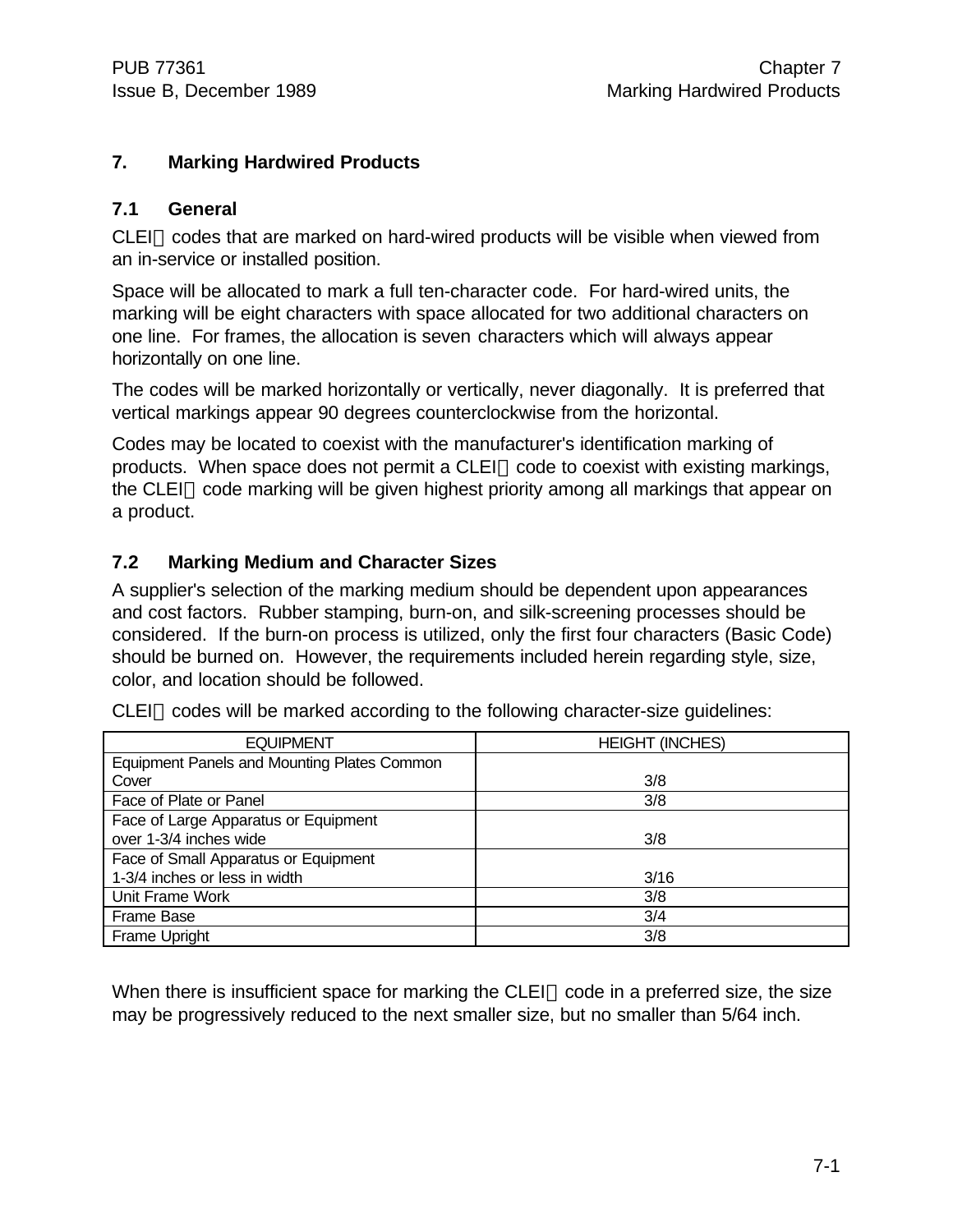#### **7.3 Character Type Faces**

The following type faces, representative items of the Standard American Type Founders, will be employed except that the letter O will be an inverted letter Q. The typographical identification is given for each size. For example, 18-point News Gothic Condensed type is the complete identification of the standard size and style of type having capital letters approximately 3/16 inch high and for convenience referred to as 3/16 inch characters. Lower-case lettering will not be used.

| <b>CHARACTER SIZE</b><br>(HEIGHT IN INCHES) | <b>TYPE FACE</b>                  |
|---------------------------------------------|-----------------------------------|
| 5/16                                        | 8-point News Guide                |
| 1/8                                         | 12-point News Gothic              |
| 3/16                                        | 18-point News Gothic Condensed    |
|                                             | 18-point News Gothic (Silk-Screen |
|                                             | Characters Only)                  |
| 3/8                                         | 36-point News Gothic Condensed    |
|                                             | 36-point News Gothic (Silk-Screen |
|                                             | Characters Only)                  |
| 3/4                                         | 72-point Alternate Gothic No. 1   |

Black ink on light surfaces and white ink on dark surfaces will be used, depending on which gives the better contrast. An exception to this is the use of other colors for important esthetic reasons.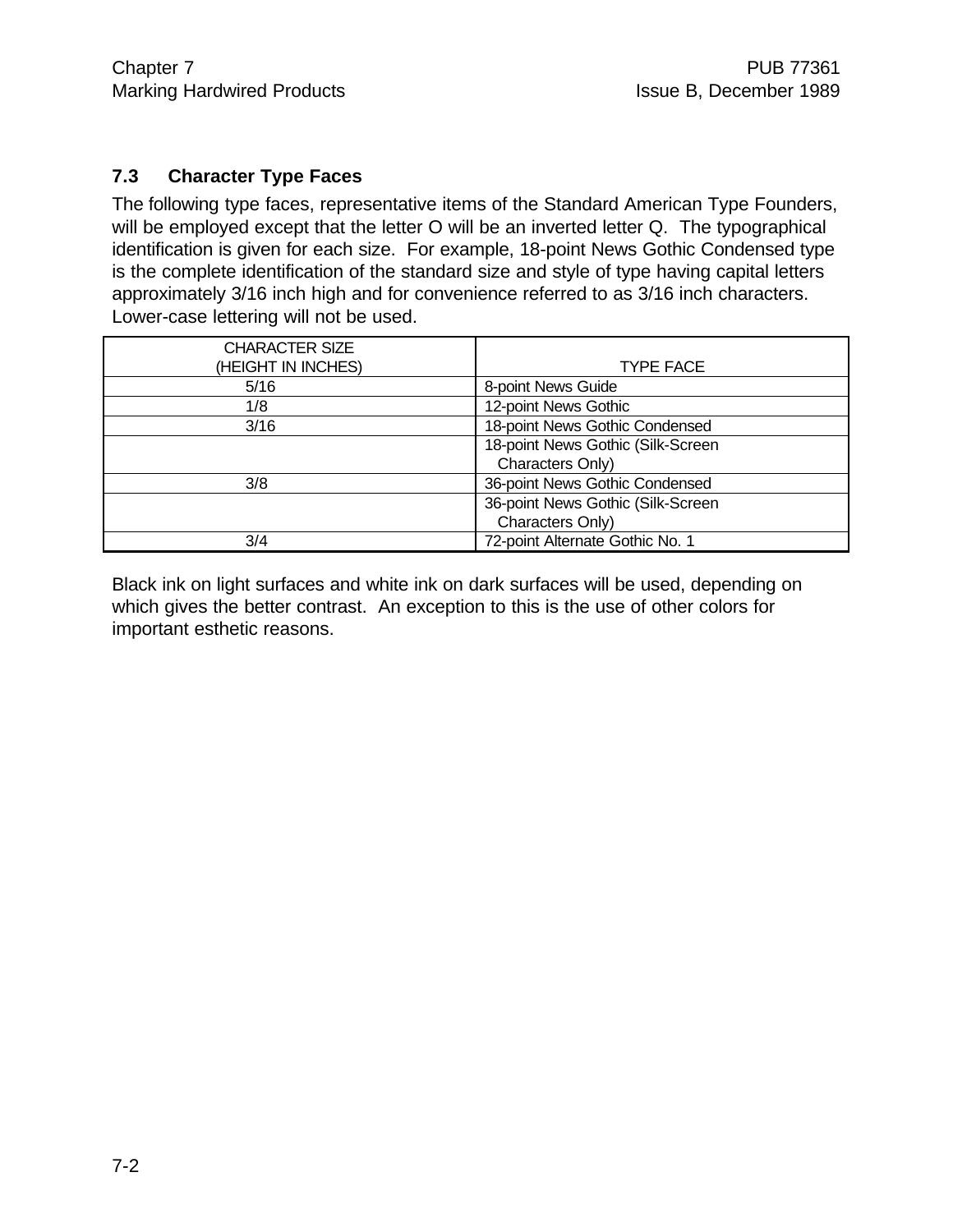# **8. Bar Code Label Application Plug-in Products**

#### **8.1 General**

The affixing of COMMON LANGUAGE<sup>®</sup> bar code labels on plug-in products and portable test equipment is designated as a design requirement that provides for the automatic identification of these products which can be used as input to the various computer-based inventory management and administrative systems residing in U S WEST.

The primary label used for this purpose is self-adhering, and its dimensions are 0.4 inch by 1.0 inch. Information on the label consists of a number, i.e., equipment catalog item number, binary-coded into bars for electronic scanning using a portable scanning device, and its related CLEI™ code in human-readable form.

# **8.2 Supplier Generic Label Requirements**

Bellcore Technical Reference TR-TAP-000383 Generic Requirements for COMMON LANGUAGE<sup>®</sup> Bar Code Labels, provides the requirements for a primary pressure-sensitive adhesive-backed label type with both a binary code and an alphanumeric code readable on the face. This Technical Publication also provides the requirements for other label types that may be substituted for the primary labels. The conditions for their use are described in paragraphs 8.11 through 8.13.

# **8.3 Label Placement on Plug-in Units**

A label must be affixed to a plug-in unit to meet the following requirements:

- The label must be affixed on a smooth, flat, clean surface. Affixing of labels over screw heads, minor identifications or protrusions, voids, etc., must always be avoided.
- The label must be located on a plug-in so that it can be electronically scanned and read when the plug-in is inserted in its mounting, (i.e., its "in-service" position).
- The label must be affixed horizontally or vertically, never diagonally. It is preferred that vertical placement appear 90 degrees counterclockwise form the horizontal.
- There must be no physical obstructions which could interfere with the wand of a scanning device as it scans the bar code when the plug-in unit is in an "in-service position.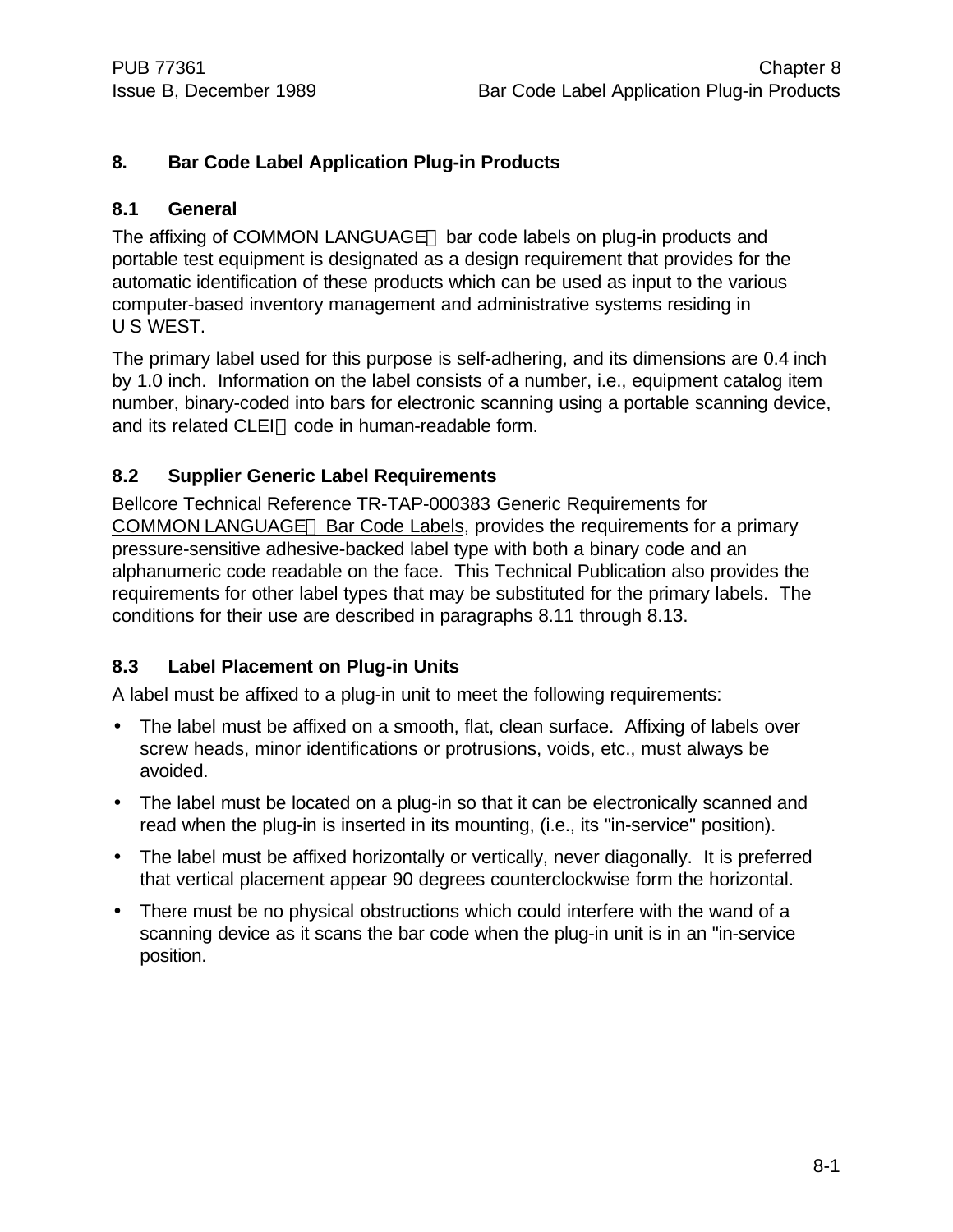- When a plug-in is inserted in its mounting, there must be no obstruction which will normally cover or hide the label from view. Specifically, the label will not be hidden from view by a designation strip, framework flange, etc. The label must be readily observable by a craftperson engaged in scanning operations in a central office environment.
- **Note:** Some conditions that are found in central office environments which can cause difficulty in the scanning process and which must be considered when placing labels on plug-in units are dim lighting the location of units at below eye level, and, especially, the location of units at above eye level that also require the climbing of ladders to scan the units.
- The COMMON LANGUAGE $\circledast$  bar code label must be given the highest priority among other product markings that appear on the product.

#### **8.4 Label Placement on Portable Test Equipment**

A label must be affixed on portable test equipment to meet the following requirements in addition to those for plug-in units as described in paragraph 8.3, bullets 1,3 and 6.

- The label must be readily observable on the equipment and must have no physical obstructions which would interfere with the wand of a scanning device as it scans the bar code.
- The label must generally be placed in near proximity to the markings the manufacturer shows for product identification.

# **8.5 Label Placement on Plug-on-Plug Modules**

A label will be affixed to an ancillary plug-in module that will be plugged into a basic plugin when the following conditions exist:

- There is no space for a label on the module.
- The module is expected to be provisioned by U S WEST and will be included in the company's spares inventory.

There should be no concern by a manufacturer for the visibility of a label affixed to an ancillary plug-in module when it is plugged into a basic plug-in that is in its in-service position.

# **8.6 Waiver of Labeling for Backplane Devices.**

Devices that are used on the rear of equipment frames or shelf units should be verified with U S WEST for labeling requirements. Typically, these devices include printed wiring board backplanes, strapping cards, adapter cards, etc. Exempted from this waiver are devices which meet the same conditions for labeling as shown in paragraph 8.5, bullets 1 and 2.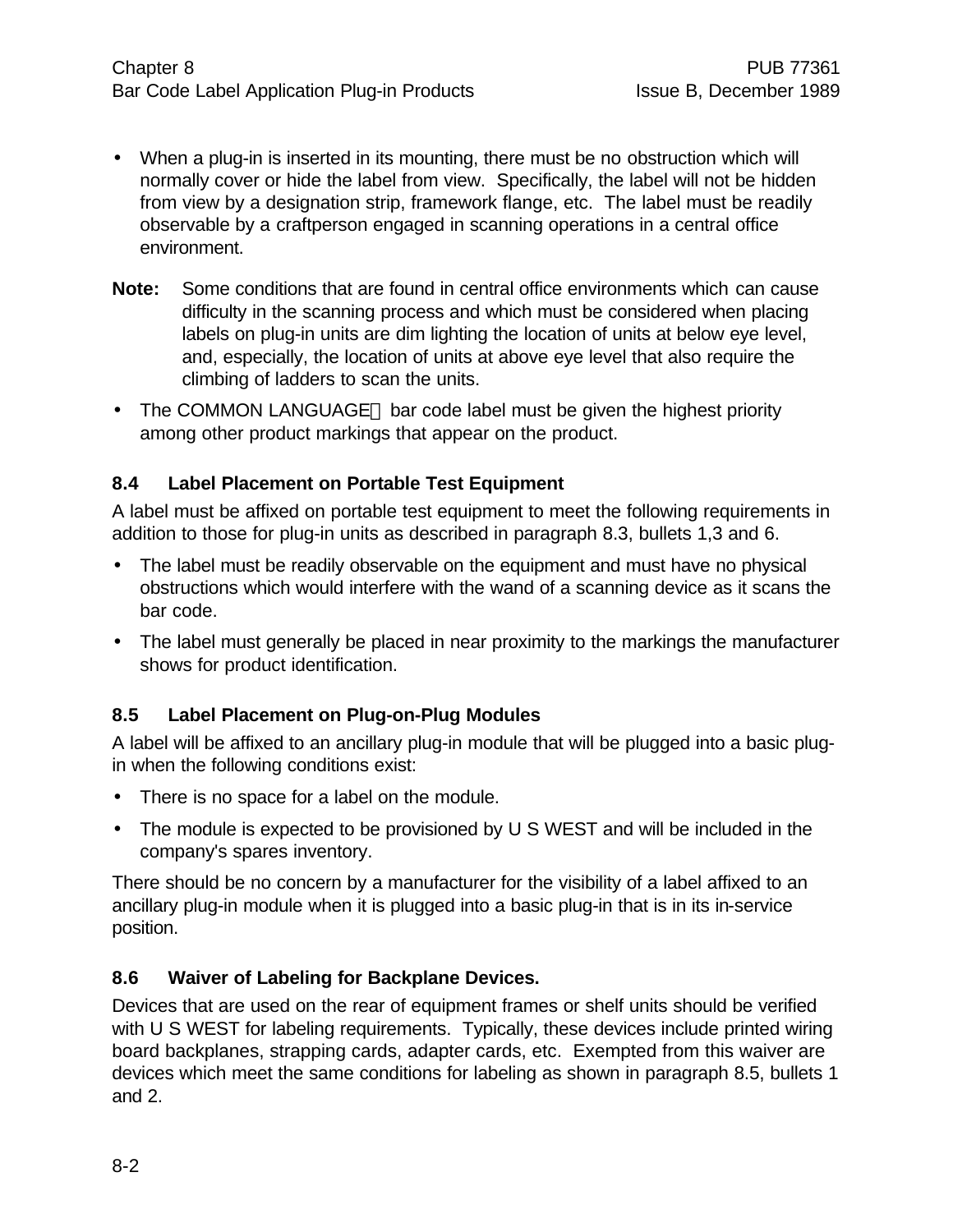#### **8.7 Bar Code Data Development**

The Bellcore Language Standards Division is solely responsible for the development and maintenance of the bar code data used for COMMON LANGUAGE® bar code labels. The data is developed at the time CLEI<sup> $M$ </sup> codes are developed and assigned to a manufacturer's plug-in products or portable test equipment.

Requests for CLEI™code and record development, including bar code data development, will be addressed to the Bellcore Language Standards Division, as follows:

Bell Communications, Inc. Language Standards Division Production Control Room 4C863 444 Hoes Lane, CN-1300 Piscataway, New Jersey 08854-4182

Requests must be submitted in conformance with the guidelines described in Bellcore Technical Reference TR-ISD-000325, Equipment Information Required From Suppliers for Operation Systems.

#### **8.8 Product Manufacturing and Design Changes Affecting Bar Code Data**

When a change in the design of a plug-in, or a portable test equipment item, or in the manufacturing process, is effected, whether minor or complex, a request for code development will be submitted to Bellcore's Language Standards Division for code review and possible label data changes. Because relevant CLEI™ code and bar code number may change, labels manufactured for a specific generation or vintage of product must not be affixed to a subsequently changed product except when it is indicated as acceptable in an appropriate Bellcore bar code data document.

A CLEI<sup>IM</sup> code and bar code number for a plug-in item is changed when:

- A changed Plug-in is not bi-directionally interchangeable, physically, functionally, or electrically, with its predecessor, or
- A product's identification e.g., part number and/or secondary identifiers such as issue, series, vintage, etc., changed, or
- A manufacturer's company name is changed, or
- A change is implemented on a class A basis. See U S WEST Technical Publication 77354, Guidelines for Product Change Notices, for a description of a Class A change.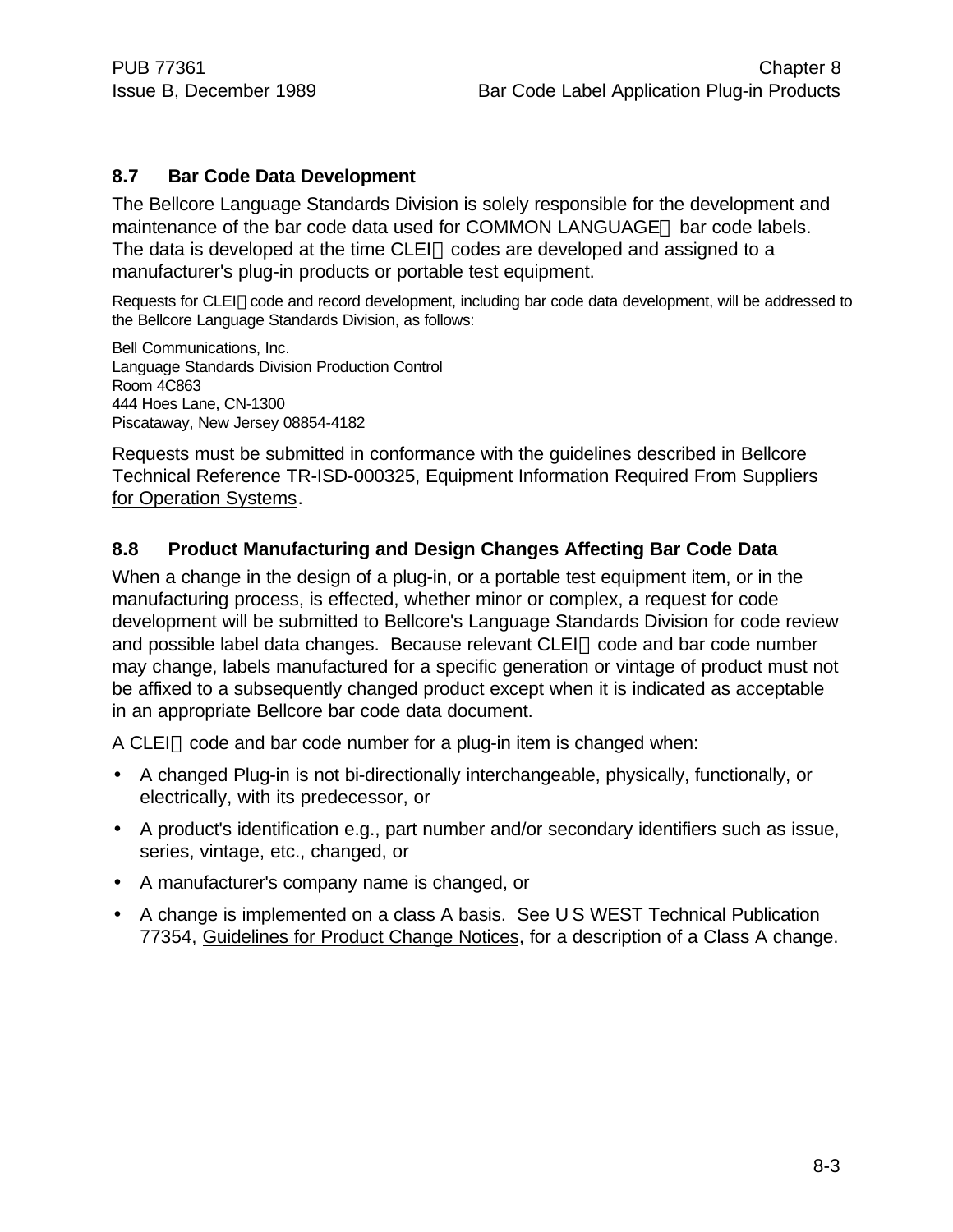#### **8.9 Bar Code Data Reports**

Bell Communications Research normally provides bar code data to a supplier upon satisfactory completion of a request. The data is provided showing the supplier's product identifier cross-referenced to an assigned CLEI™ code and bar code number to be binary-coded in the bars shown on a label.

In addition bar code data is available in a series of Bellcore BR-795-301-XXX practices on Microfiche. Data is provided for three categories of product labeling capabilities.

- Products that can be labeled.
- Products that cannot be labeled.
- Products that require decisions whether they can or cannot be labeled.

The data is provided in a variety of sorted sequences, as well, e.g., by CLEI<sup>TM</sup> code, by ECI number, by manufacturer and product identifier. A description of each BR-795-301- XXX practice may be found in BR-795-000-000, Numerical Index-Division 795.

Special reports containing bar code data are also available on paper copy. Information for acquiring special reports or BR 795-301-XXX practices may be obtained by addressing a request to:

District Manager Marketing and Customer Support-Language Standards Division Room 4C863 444 Hoes Lane, CN-1300 Piscataway, New Jersey 08854-4182

#### **8.10 CLEIä-Coded Products Lacking Bar Code Label Data**

Some plug-in or portable test equipment items, assigned  $CLEI^{\pi}$  codes prior to the establishment of bar code labeling as a design requirement and still being manufactured, may require the development of bar code data. Lists of these items are shown in Bellcore practices BR 795-301-008 and BR 795-301-009 (see paragraph 8.9).

The manufacturer will send a written request for the development of bar code data for these items to the address shown in paragraph 8.7. The request will contain the following information:

- The manufacturer's product identifier, including manufacturing vintage information.
- $\bullet$  The CLEI<sup>TM</sup> code assigned to the unit.
- The type label (A, B, D or E) that will be affixed to the unit. See Bellcore Technical Reference TR-TAP-000383 for a description of each label type.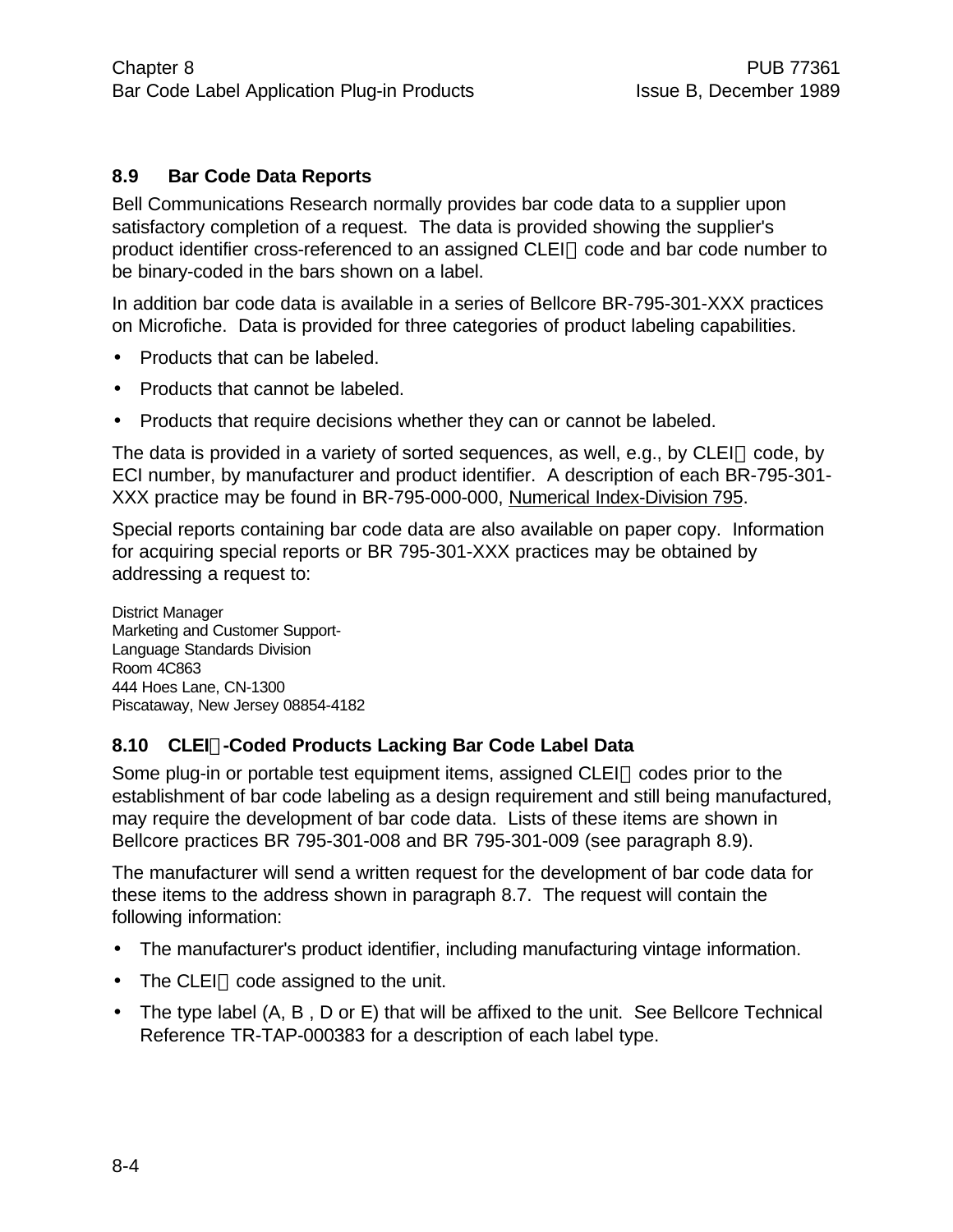# **8.11 Use of "Write-On" Labels**

Once a product has been marked with a bar code label, the labeling process will be continued through all subsequent design and manufacturing changes. Occasionally, the interval between the manufacture of a previously  $CLEI^{m}$ -coded design and a new design may prevent the timely availability of new labels for the changed product. In the interim, when an appropriate label is not available, a "write-on" label marked with both the newly assigned CLEI<sup>TM</sup> code and the first six digits of the bar code number will be affixed to the item. The bar code number will be shown separately above the CLEI<sup> $M$ </sup> code. This procedure allows a U S WEST craftsperson to key this data into the scanning device manually during inventory. Only "write-on" labels meeting the requirements of Bellcore Technical Reference TR-TAP-000383 will be used for this purpose.

CLEI<sup>TM</sup> codes and bar code number may be hand printed on "write-on" labels using a permanent black marking pen or equivalent. Lettering will conform with American National Standard X3.45-1974 and will be a minimum 5/14 inch in height. As a preferable alternate to hand printing,  $CLEI^M$  codes and bar code numbers may be machine printed or stamped on "write-on" labels. Lettering should be black; the character set would be OCR-B in accordance with American national Standard X3.49-1975, except that the letter O should be an inverted letter Q, and should be a minimum 5/64 inch in height. The inks used for this purpose will produce lettering which is permanent (nonfading) and nonsmudging.

# **8.12 Use Slit Labels**

It is preferable to use only the 0.4 inch by 1.0 inch standard label for label-affixing purposes and products will be designed to accept this label. However, some variations to this desired approach are permissible and are described in paragraph B.

Bellcore Technical Reference TR-TAP-000383 provides for slit label, identical in general design to the standard 0.4 inch by 1.0 inch bar code label except it is die-cut through the center of the 0.4 inch height. This results in the bar code being shown on one half and the CLEI<sup>™</sup> code on the other.

# **8.13 Use of Special Design Labels**

Bellcore Technical Reference TR-TAP-000383 provides requirements for labels incorporating a standard 0.4 inch by 1.0 inch bar code label in a label of optional larger size graphic content. This allows a manufacture to accommodate additional desired marking in a common label for single label applications.

**Note:** TR-TAP-000383 specifies as requirements for bar code label design unique materials, printing, adhesive, and optical properties. There will be no variations except by reissue of TR-TAP-000383.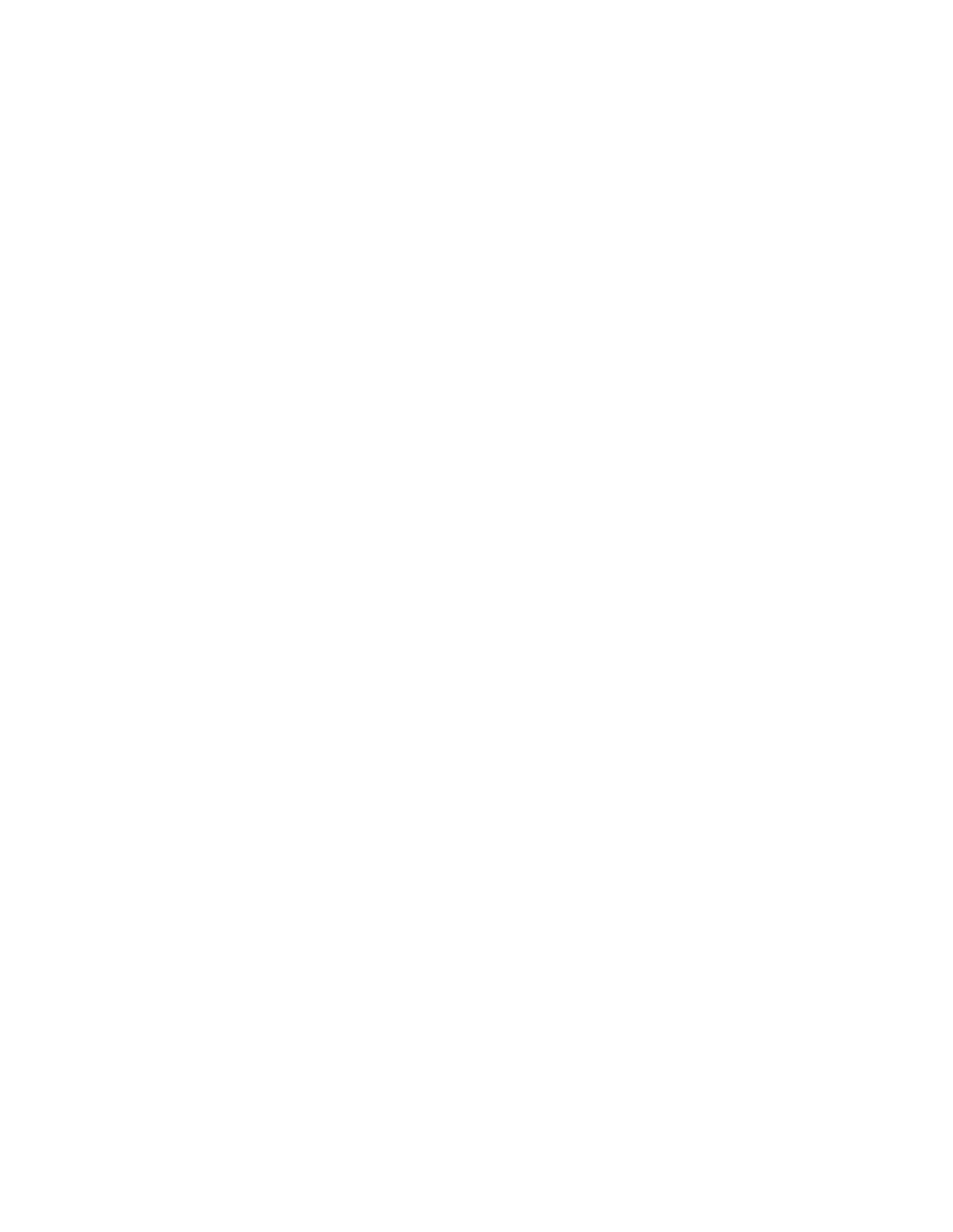# **9. Marking Products Returned For Repair**

Products that are returned for repair will be marked with the appropriate CLEI<sup>TM</sup> code or bar code label if not already marked. The method and location of marking will be consistent with similar products already marked and/or following the requirements outlined in Section 7.0 or 8.0 of this publication. If the product is already marked but the method and/or location of the marking does not conform to the requirements, the existing  $CLEI<sup>TM</sup> code marking or bar code label will be removed and the new code (or label) will$ be marked on the product. Areas where markings have been removed will be restored to be discernible with other unmarked and similar areas of the product.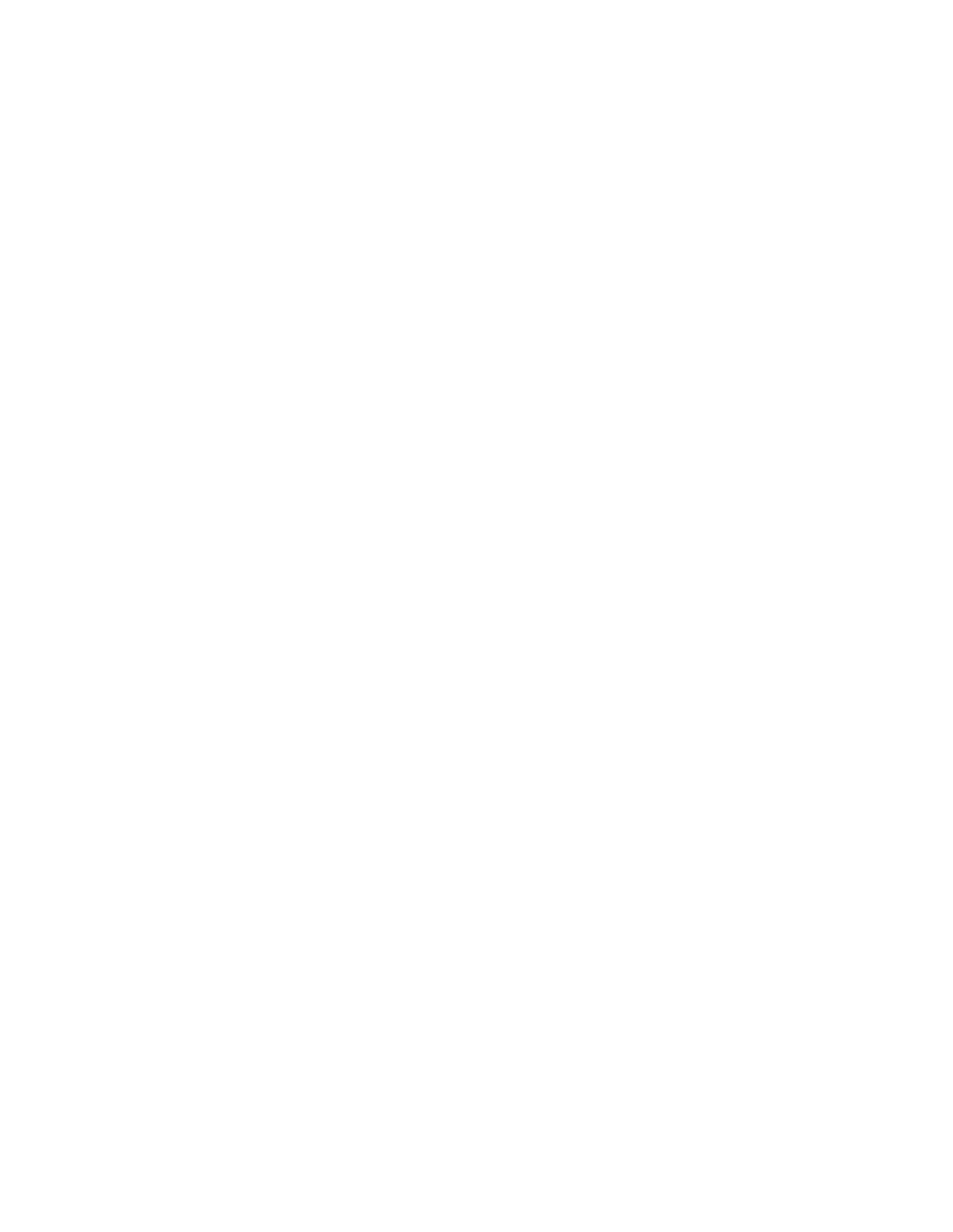#### **10. Marking Containers**

The product identification information marked on product shipping containers will be complete. This includes any modification data that indicates the factory has applied the latest product change as detailed on manufacturing drawings or other related documentation.

All markings will be 1/4 inch minimum characters (except shipping label). Containers for hard-wired equipment will be marked with only the first eight characters of the CLEI<sup>TM</sup> code. Shipping containers for frames will be marked with only the first seven characters of the CLEI<sup>M</sup> code. CLEI<sup>M</sup> codes will be marked horizontally without any intervening spaces between code characters.

Each individual package containing a plug-in item, whether the item is labeled or not, will be affixed with an appropriate code bar label. Bar code data for package labels is provided in Bellcore practices BR 795-301-006 and BR 795-301-007, for plug-in items designated as not capable of being labeled.

The outside of the container in which the product is packed for shipment will show the following marking information on one end or side of each individual package and of each carton containing multiple individual packages: quantity, manufacturer's product  $id$ entification code (model or part number), descriptive title,  $CLEI^{\pi}$  code, manufacturer's name and/or trademark, and gross weight in pounds; for example:

ONE-- 22Hasxxx19-3 AMPLIFIER (Manufacturer's name and/or trademark) Gross Weight 2 lbs.

Containers containing different-coded products will be marked with the quantity of each product and its associated CLEI™ code or bar code label.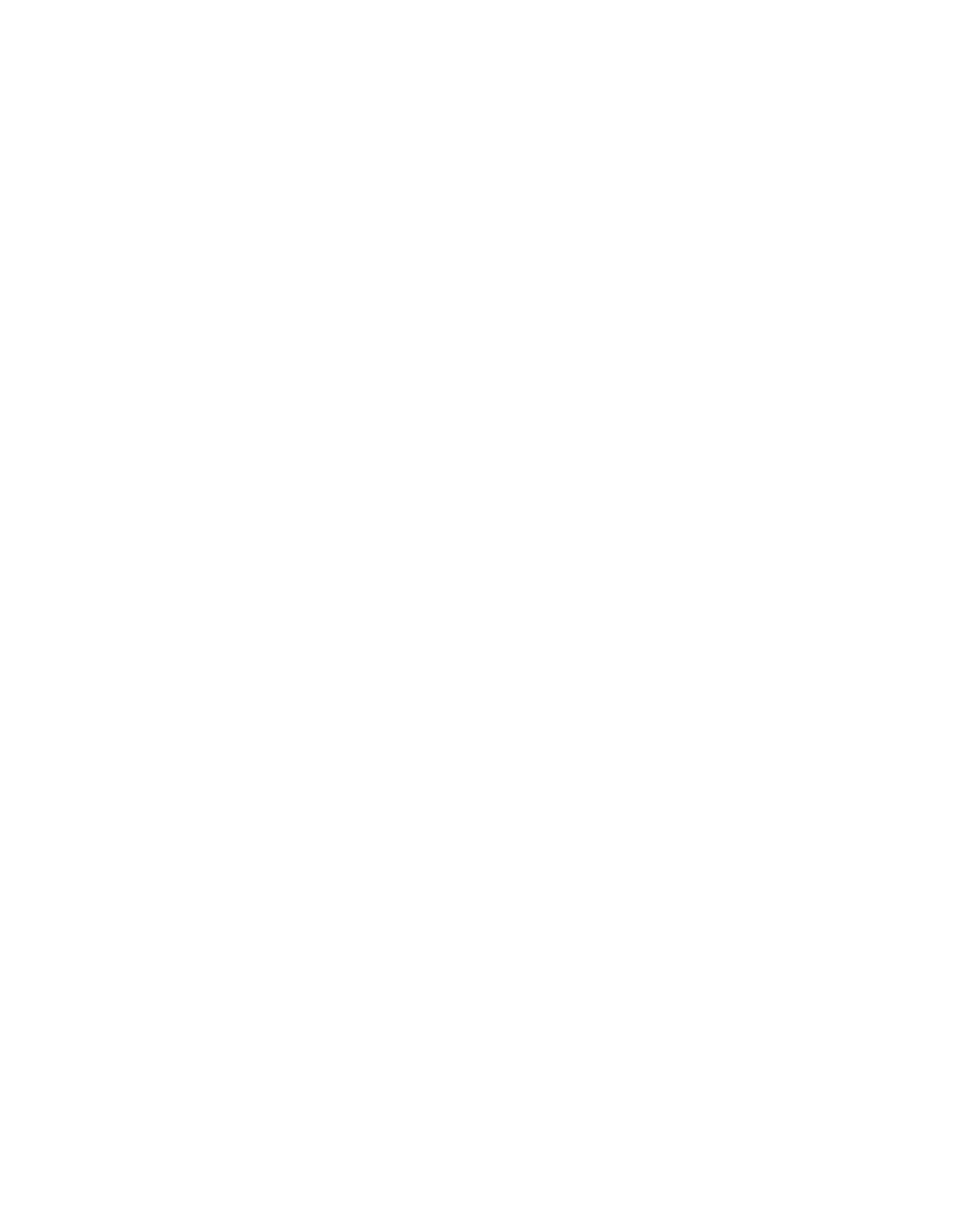#### **11. Definitions**

#### **11.1 Acronyms**

| <b>ANSI</b> | American National Standards Institute            |
|-------------|--------------------------------------------------|
| CLEI™       | <b>COMMON LANGUAGE® Equipment Identification</b> |
| <b>COE</b>  | <b>Central Office Equipment</b>                  |
| <b>CPR</b>  | <b>Continuing Property Record</b>                |
| <b>DCPR</b> | Detailed Continuing Property Record              |
| <b>ECIR</b> | Equipment Catalog Item Records                   |
| <b>FCC</b>  | <b>Federal Communications Commission</b>         |
| <b>IRM</b>  | Information Resource Management                  |
| <b>USOA</b> | Uniform System of Accounts                       |

#### **11.2 Glossary**

#### **Bar Code Number**

A bar code equivalent of nine characters consisting of a six-digit number followed by two dashes and a parity character (for code 11 labels only; for code 39, just the six digit numbers). Each code number is correlated with a unique CLEI™ code on a one-to-one basis.

#### **Character**

A code position within a data element.

#### **Circuit Assignment**

A U S WEST function resulting from a request for communications service, or a circuit design, that lists, reserves, or designates the facilities and equipment, and/or frequency that is to be used for a particular type of communications service and/or interface.

#### **Circuit Detail**

Circuit design data.

#### **Circuit Layout**

A preliminary final U S WEST drawing or grouping of assigned facilities and equipment, with related information pertaining to transmission requirements, etc., for a particular type of communications service.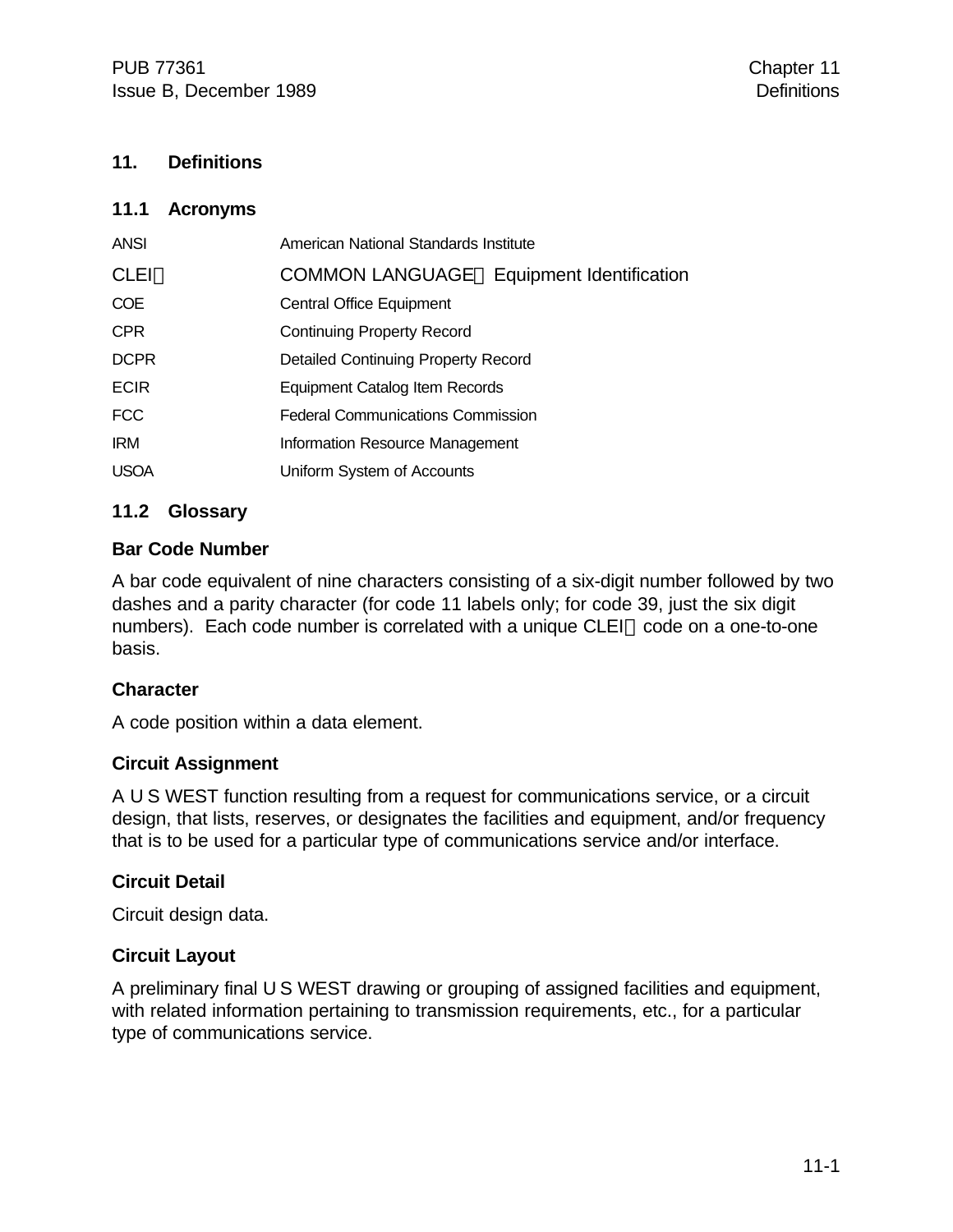#### **Containing Property Record**

Any entry in the catalog of central office property record items (Detailed Continuing Property Record Catalog) that classifies equipment by equipment type, e.g., plug-in, hardwired, etc. CPRs are used to track investment if an item is of a capital nature.

#### **Data Element**

A uniquely named and defined category of data.

#### **Frame Equipment**

A structural unit of hardware that contains smaller units of hardware.

#### **Hardwired Equipment, Product, or Units**

Equipment mounted in an equipment frame and cabled to a distribution or terminating point, or wired to another unit.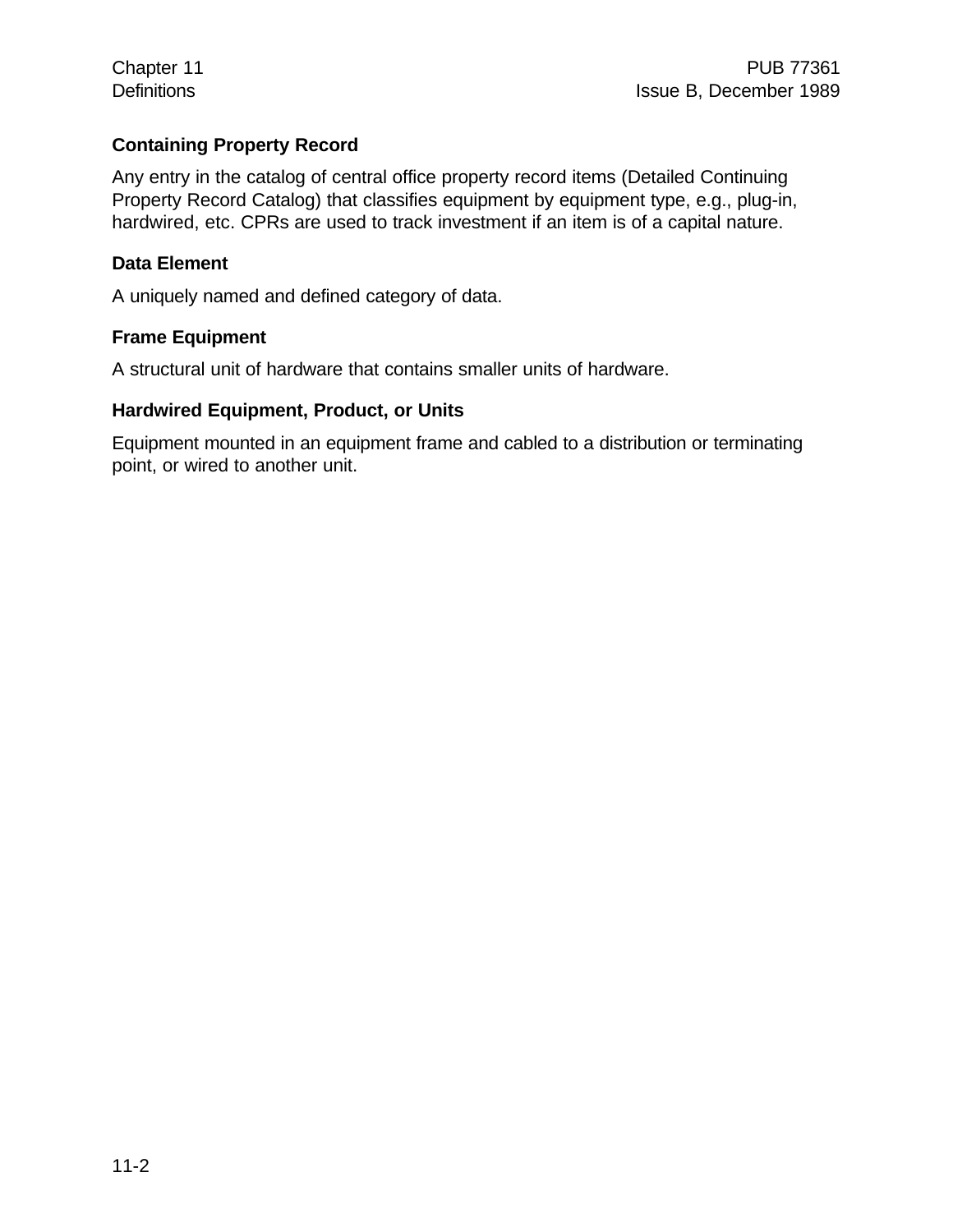#### **Lead Set**

Leads which are externally connected to a wired equipment unit but are identified as pertinent to the application of the unit in U S WEST circuit assignment and design.

#### **Non-record-Type Optional Features**

Those options for which U S WEST office wiring list records need not be maintained. Examples of these are (a) Straps or cross-connections required to make effective certain features which are subject to change by the operating personnel to meet the requirements of changes in circuit assignment or varying service conditions, (b) Strapping of components to give certain filament voltage, tone intensity, transmission loss, percent break or pulse speed, change in timing, compensation for trunk loop resistance, change in gain repeater, etc., and (c) Connection to transformer windings to convert from a high to a low trunk impedance or vice versa.

#### **Plug-In**

Defined for U S WEST property record treatment purposes as apparatus or equipment that is connected to a mating circuit element item by jack- and plug-type connectors, spade clips on wires, eyelets and screws, spring or screw-down devices that permit quick connection, or other friction-type contacts. Items that are basically plug-ins but which are connected to other items by one or more soldered (or wire wrapped) connections are not generally classified as plug-ins.

#### **Provisioning**

The operations necessary to respond to service orders, trunk orders, and special service circuit orders and to provide the resources necessary to fill these orders. It includes forecasting, planning, construction and installation of facilities, preparing and responding to orders, and maintenance of facilities.

#### **Trunk Relay**

A circuit interface, part of a switching system, associated with the connection of a trunk to the switching system.

#### **Vintage**

A period of manufacture of a product. It refers to the specific version (list, issue, modification, etc.) of a unit and embodies a unique combination of circuit features, wiring and hardware arrangement.

#### **Wand Scanning**

A method of electronically reading bar code labels. The device used for this purpose consists of a light pen wand scanner attached to a portable recognition and memory unit.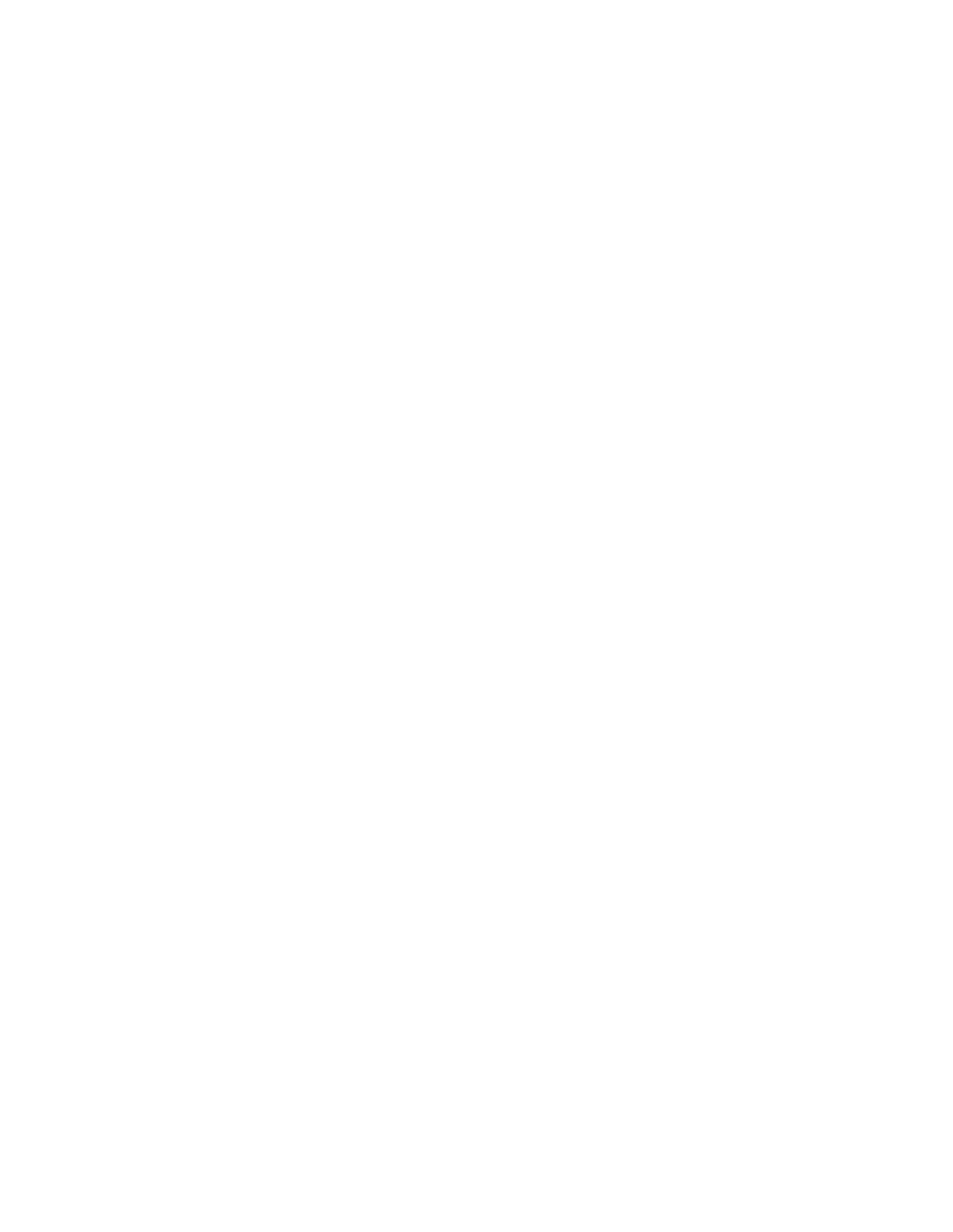#### **12. References**

#### **12.1 U S WEST Publications**

PUB 77354 Guidelines for Product Change Notices, Issue B, February 1987,

#### **12.2 Miscellaneous Publications**

TR-ISD-000325 *Equipment Information Required for Suppliers for Operations Systems*

#### **12.3 Document Ordering Information**

All documents are subject to change and their citation in this document reflects the most current information available at the time of printing. Readers are advised to check status and availability of all documents.

Ordering Information for Employees of U S WEST Communications, Inc.

Information Resource Management (IRM) 1801 California St., Rm. 1340 Denver, CO 80202 (303) 298-1025 or (303) 298-1778

Those who are not U S WEST Employees may order:

American National Standards Institute (ANSI) documents from:

American National Standards Institute Attention: Customer Service 11 West 42nd Street New York, NY 10036 Phone: (212) 642-4900 Fax: (212) 302-1286

ANSI has a catalog available which describes their publications.

U S WEST Technical Publications from:

Faison Office Products Company 3251 Revere St. Suite 200 Aurora, CO 80011 Phone no. (303) 340-3672 1 800 777-3672 Fax: (303) 340-1905